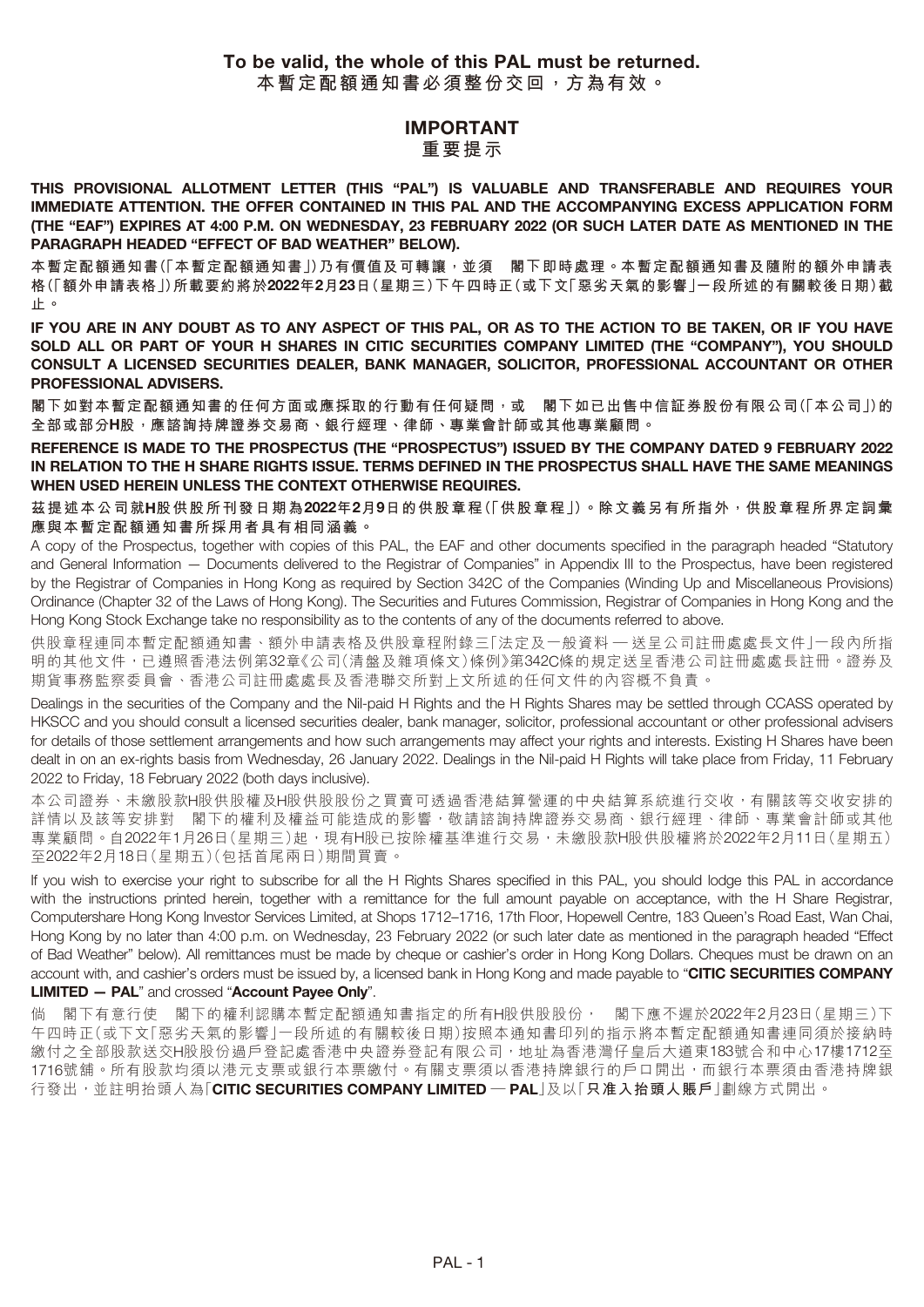*H Share Registrar:* Computershare Hong Kong Investor Services Limited Shops 1712–1716, 17th Floor, Hopewell Centre, 183 Queen's Road East Wan Chai, Hong Kong H股股份過戶登記處: 香港中央證券登記有限公司

香港灣仔 皇后大道東183號 合和中心17樓 1712至1716號舖



*(A joint stock limited company incorporated in the People's Republic of China with limited liability)*  (於中華人民共和國註冊成立的股份有限公司) **(Stock Code: 6030) (股份代號:6030)**

**PROPOSED H SHARE RIGHTS ISSUE OF CITIC SECURITIES COMPANY LIMITED OF 341,749,155 H SHARES ON THE BASIS OF 1.5 H RIGHTS SHARES FOR EVERY 10 EXISTING H SHARES HELD ON THE H SHARE RECORD DATE AT HK\$17.67 PER H RIGHTS SHARE 建議H股供股 中信証券股份有限公司 按於H股股權登記日所持每10股現有H股 獲發1.5股H股供股股份之基準 以每股H股供股股份17.67港元之價格 發行341,749,155股H股 PAYABLE IN FULL ON ACCEPTANCE NOT LATER THAN**

**4:00 P.M. ON WEDNESDAY, 23 FEBRUARY 2022**

**股款須不遲於2022年2月23日(星期三)下午四時正**

**於接納時繳足**

# **PROVISIONAL ALLOTMENT LETTER**

**暫定配額通知書**

Name(s) and address of the Qualified H Shareholder(s) 合資格H股股東姓名╱名稱及地址

**rovisional Allotment Letter No.** hovisional Allotther<br>暫定配額通知書編號

*Registered Office:* North Tower Excellence Times Plaza II No. 8 Zhong Xin San Road Futian District Shenzhen Guangdong Province, the PRC

註冊辦事處: 中國廣東省 深圳市 福田區 ……<br>中心三路8號 卓越時代廣場(二期) 北座

*Principal Place of Business in Hong Kong:* 26/F, CITIC Tower 1 Tim Mei Avenue **Central** Hong Kong

香港主要營業地址: 香港 中環 添美道1號 中信大廈26層

9 February 2022 2022年2月9日

|       | Number of H Share(s) registered in your name(s) on Tuesday, 8 February 2022 |
|-------|-----------------------------------------------------------------------------|
|       | 於2022年2月8日(星期二)登記於「閣下名下的H股數目                                                |
| Box A |                                                                             |

| 甲欄          |                                                                                                                                                                                                                   |
|-------------|-------------------------------------------------------------------------------------------------------------------------------------------------------------------------------------------------------------------|
|             | Number of H Rights Shares provisionally allotted to you subject to payment in full on acceptance not later than<br>4:00 p.m. on Wednesday, 23 February 2022<br>暫定配發予 閣下的H股供股股份數目,股款須不遲於2022年2月23日(星期三)下午四時正於接納時繳足 |
| Box B<br>乙欄 |                                                                                                                                                                                                                   |
|             | Total subscription monies payable 應繳認購股款總額                                                                                                                                                                        |
| Box C<br>丙欄 | HK\$<br>港元                                                                                                                                                                                                        |

Name of bank on which cheque/cashier's order is drawn: 支票╱銀行本票的付款銀行名稱:

Please insert your contact telephone no.: 請填上 閣下的聯絡電話號碼:

Cheque/cashier's order number: 支票╱銀行本票號碼: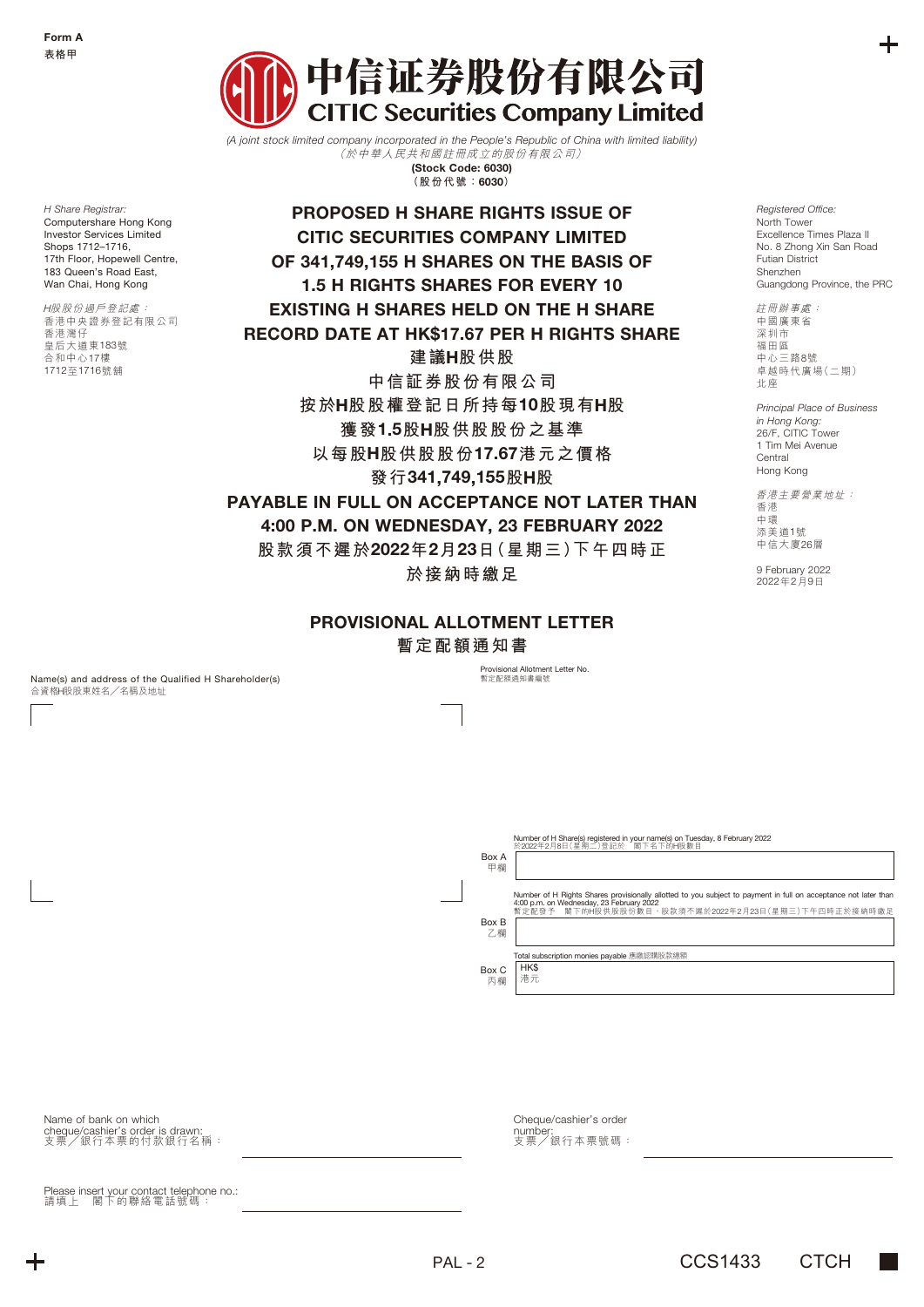| Form B<br>表格乙                                                                                                                                                                                                                                                                                                                                                                                                             |                                                                                                                                                                                                                                                             | <b>FORM OF TRANSFER AND NOMINATION</b>                                                                                                                                                                                                                   |                            |                |
|---------------------------------------------------------------------------------------------------------------------------------------------------------------------------------------------------------------------------------------------------------------------------------------------------------------------------------------------------------------------------------------------------------------------------|-------------------------------------------------------------------------------------------------------------------------------------------------------------------------------------------------------------------------------------------------------------|----------------------------------------------------------------------------------------------------------------------------------------------------------------------------------------------------------------------------------------------------------|----------------------------|----------------|
|                                                                                                                                                                                                                                                                                                                                                                                                                           | (To be completed and signed only by the Qualified H Shareholder(s) who wish(es) to transfer all of his/her/its/their right(s) to subscribe for the H Rights Share(s) comprised herein)                                                                      | 轉讓及提名表格<br>(僅供有意悉數轉讓其全部認購本表格所列H股供股股份權利之合資格H股股東填寫及簽署)                                                                                                                                                                                                     |                            |                |
| To: The Directors<br><b>CITIC Securities Company Limited</b><br>致:中信証券股份有限公司<br>列位董事 台照                                                                                                                                                                                                                                                                                                                                   |                                                                                                                                                                                                                                                             |                                                                                                                                                                                                                                                          |                            |                |
| Dear Sirs,                                                                                                                                                                                                                                                                                                                                                                                                                | I/We, as the Qualified H Shareholders, hereby transfer all of my/our rights to subscribe for the H Rights Shares comprised in this PAL to the person(s) accepting<br>the same and signing the registration application form (Form C) below.                 |                                                                                                                                                                                                                                                          |                            |                |
| 敬啟者:<br>丙)的人士。                                                                                                                                                                                                                                                                                                                                                                                                            | 本人/吾等,作為合資格H股股東謹將本暫定配額通知書所列本人/吾等認購H股供股股份的權利悉數轉讓予接受此權利並簽署下列登記申請表格(表格                                                                                                                                                                                         |                                                                                                                                                                                                                                                          |                            |                |
|                                                                                                                                                                                                                                                                                                                                                                                                                           | $\sim$ 2.                                                                                                                                                                                                                                                   | Signature(s) (all joint H Shareholders must sign) 簽署 (所有聯名H股股東均須簽署)                                                                                                                                                                                      |                            |                |
|                                                                                                                                                                                                                                                                                                                                                                                                                           |                                                                                                                                                                                                                                                             |                                                                                                                                                                                                                                                          |                            |                |
| Date: 2022                                                                                                                                                                                                                                                                                                                                                                                                                | Ad valorem stamp duty is payable by the transferor(s) and the transferee(s) in connection with the transfer of rights to subscribe for the H Rights Shares if this form is completed.<br>如已填妥本表格,轉讓人及承讓人須就轉讓認購H股供股股份的權利繳付從價印花税。                             |                                                                                                                                                                                                                                                          |                            |                |
| Form C<br>表格丙                                                                                                                                                                                                                                                                                                                                                                                                             |                                                                                                                                                                                                                                                             | <b>REGISTRATION APPLICATION FORM</b><br>登記申請表格                                                                                                                                                                                                           |                            |                |
|                                                                                                                                                                                                                                                                                                                                                                                                                           | (To be completed and signed only by the person(s) to whom the rights to subscribe for the H Rights Shares has/have been transferred)                                                                                                                        |                                                                                                                                                                                                                                                          |                            |                |
|                                                                                                                                                                                                                                                                                                                                                                                                                           |                                                                                                                                                                                                                                                             | (僅供承讓認購H股供股股份權利之人士填寫及簽署)                                                                                                                                                                                                                                 |                            |                |
|                                                                                                                                                                                                                                                                                                                                                                                                                           | CITIC Securities Company Limited (the "Company")                                                                                                                                                                                                            |                                                                                                                                                                                                                                                          |                            |                |
| 列位董事 台照                                                                                                                                                                                                                                                                                                                                                                                                                   | I/We request you to register the number of H Rights Shares mentioned in Box B of Form A in my/our name(s). I/We agree to accept the same on the terms<br>embodied in this PAL and the Prospectus and subject to the articles of association of the Company. |                                                                                                                                                                                                                                                          |                            |                |
|                                                                                                                                                                                                                                                                                                                                                                                                                           | 本人/吾等謹請 閣下將表格甲內乙欄所列的H股供股股份數目,登記於本人/吾等名下。本人/吾等同意按照本暫定配額通知書及供股章程所載條款,<br>以及在 貴公司的《章程》規限下,接納此等H股供股股份。                                                                                                                                                          | Existing H Shareholders(s)<br>Please mark "X" in this box<br>現有H股股東請在本欄內填上「X」號                                                                                                                                                                           |                            |                |
|                                                                                                                                                                                                                                                                                                                                                                                                                           |                                                                                                                                                                                                                                                             | To be completed in BLOCK LETTERS in ENGLISH. Joint applicants should give the address of the first-named applicant only.<br>For Chinese applicant(s), please provide your name in both English and Chinese.<br>請用英文大楷填寫。聯名申請人只須填報首名申請人之地址。華裔申請人須填寫中英文姓名。 |                            |                |
|                                                                                                                                                                                                                                                                                                                                                                                                                           | Family Name or Company Name 姓氏或公司名稱                                                                                                                                                                                                                         | Other name(s) 名字                                                                                                                                                                                                                                         | Name in Chinese<br>中文姓名    |                |
|                                                                                                                                                                                                                                                                                                                                                                                                                           |                                                                                                                                                                                                                                                             |                                                                                                                                                                                                                                                          |                            |                |
|                                                                                                                                                                                                                                                                                                                                                                                                                           |                                                                                                                                                                                                                                                             |                                                                                                                                                                                                                                                          |                            |                |
|                                                                                                                                                                                                                                                                                                                                                                                                                           |                                                                                                                                                                                                                                                             |                                                                                                                                                                                                                                                          |                            |                |
|                                                                                                                                                                                                                                                                                                                                                                                                                           |                                                                                                                                                                                                                                                             | Tel. No.<br>電話號碼                                                                                                                                                                                                                                         |                            |                |
|                                                                                                                                                                                                                                                                                                                                                                                                                           |                                                                                                                                                                                                                                                             | Dividend Instructions 派息指示                                                                                                                                                                                                                               |                            |                |
|                                                                                                                                                                                                                                                                                                                                                                                                                           |                                                                                                                                                                                                                                                             | <b>BANK</b><br><b>BRANCH</b>                                                                                                                                                                                                                             | Bank account number 銀行賬戶號碼 | <b>ACCOUNT</b> |
|                                                                                                                                                                                                                                                                                                                                                                                                                           |                                                                                                                                                                                                                                                             | 銀行<br>分行                                                                                                                                                                                                                                                 |                            | 賬戶             |
|                                                                                                                                                                                                                                                                                                                                                                                                                           |                                                                                                                                                                                                                                                             |                                                                                                                                                                                                                                                          |                            |                |
| To: The Directors<br>致: 中信証券股份有限公司(「貴公司」)<br>Dear Sirs.<br>敬啟者:<br>Name in English<br>英文姓名<br>Name continuation and/or<br>full name(s) of joint<br>applicants (if applicable)<br>姓名(續)及/或<br>聯名申請人全名<br>(如適用)<br>Address in English<br>(Joint applicants should give<br>the address of the first-named<br>applicant only)<br>英文地址(聯名申請人<br>只須填報首名申請人之地址)<br>Occupation<br>職業<br>Name and address of bank<br>銀行名稱及地址<br>1. |                                                                                                                                                                                                                                                             | Signature(s) (all joint applicants must sign) 簽署(所有聯名申請人均須簽署)                                                                                                                                                                                            |                            |                |

 $\ddagger$ 

 $\ddag$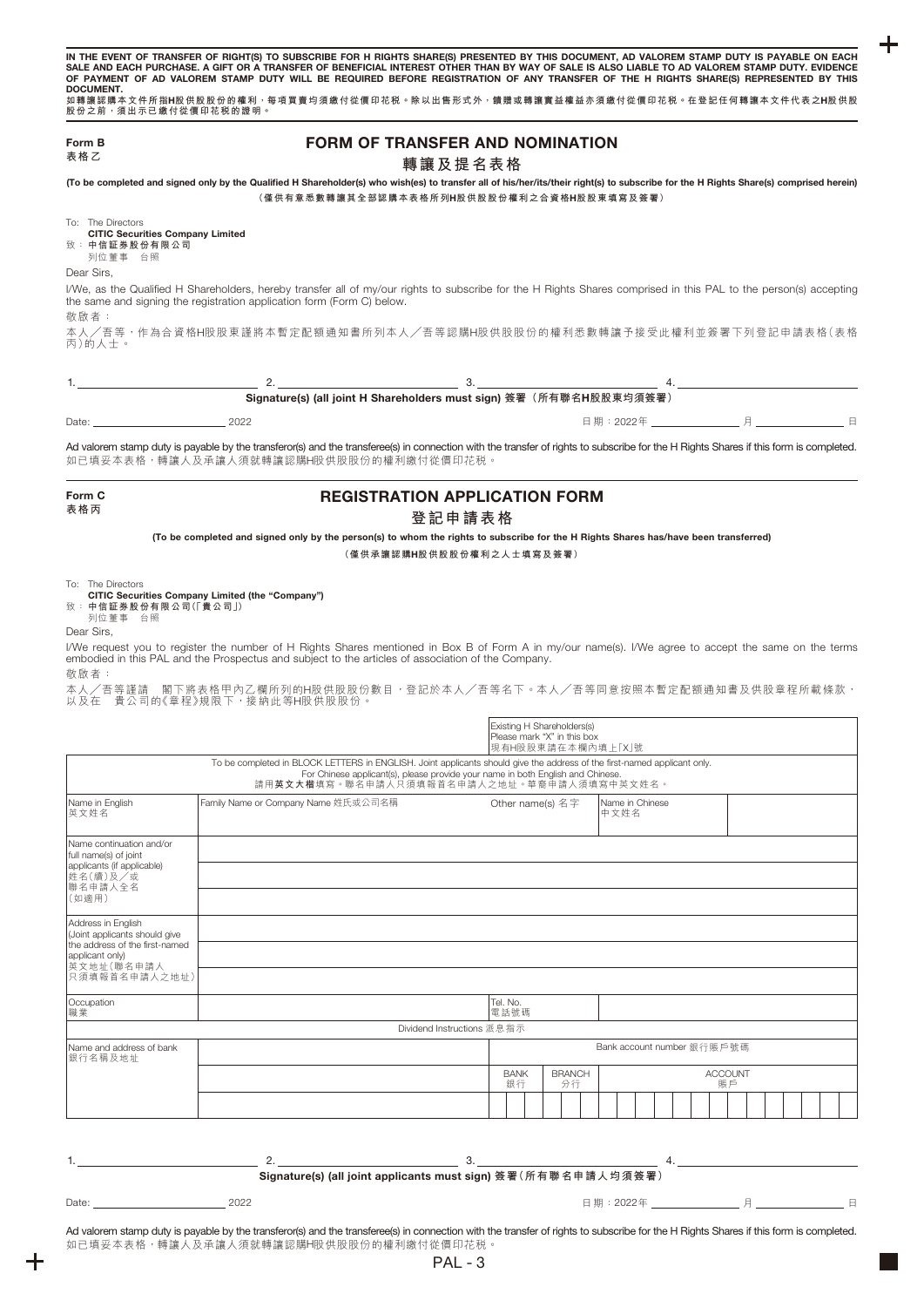Subject to the granting of the listing of, and permission to deal in, the Nil-paid H Rights and H Rights Shares on the Hong Kong Stock Exchange, and subject to compliance with the stock admission requirements of HKSCC, the Nil-paid H Rights and H Rights Shares will be accepted as eligible securities by HKSCC for deposit, clearance and settlement in CCASS with effect from the respective commencement dates of dealings in the Nil-paid H Rights and H Rights Shares on the Hong Kong Stock Exchange or such other date(s) as determined by HKSCC. Settlement of transactions between participants of the Hong Kong Stock Exchange on any trading day is required to take place in CCASS on the second trading day thereafter. All activities under CCASS are subject to the "General Rules of CCASS" and the "CCASS Operational Procedures" in effect from time to time.

於未繳股款H股供股權及H股供股股份獲香港聯交所批准上市及買賣並符合香港結算的股份收納規 定後,未繳股款H股供股權及H股供股股份將獲香港結算接納為合資格證券,自未繳股款H股供股 權及H股供股股份於香港聯交所各自開始買賣的日期或由香港結算釐定的有關其他日期起在中央 結算系統寄存、結算及交收。香港聯交所參與者之間在任何交易日進行的交易,須於其後第二個 交易日在中央結算系統內進行之一切活動均須依照不時生效的《中央結 算系統一般規則》及《中央結算系統運作程序規則》進行。

Hong Kong Exchanges and Clearing Limited, the Hong Kong Stock Exchange and HKSCC take no responsibility for the contents of this PAL, make no representation as to its accuracy or completeness and expressly disclaim any liability whatsoever for any loss howsoever arising from or in reliance upon the whole or any part of the contents of this PAL.

香港交易及結算所有限公司、香港聯交所及香港結算對本暫定配額通知書的內容概不負責,對其 準確性或完整性亦不發表任何聲明,並明確表示,概不就本暫定配額通知書全部或任何部分內容 而產生或因倚賴該等內容而引致的任何損失承擔任何責任。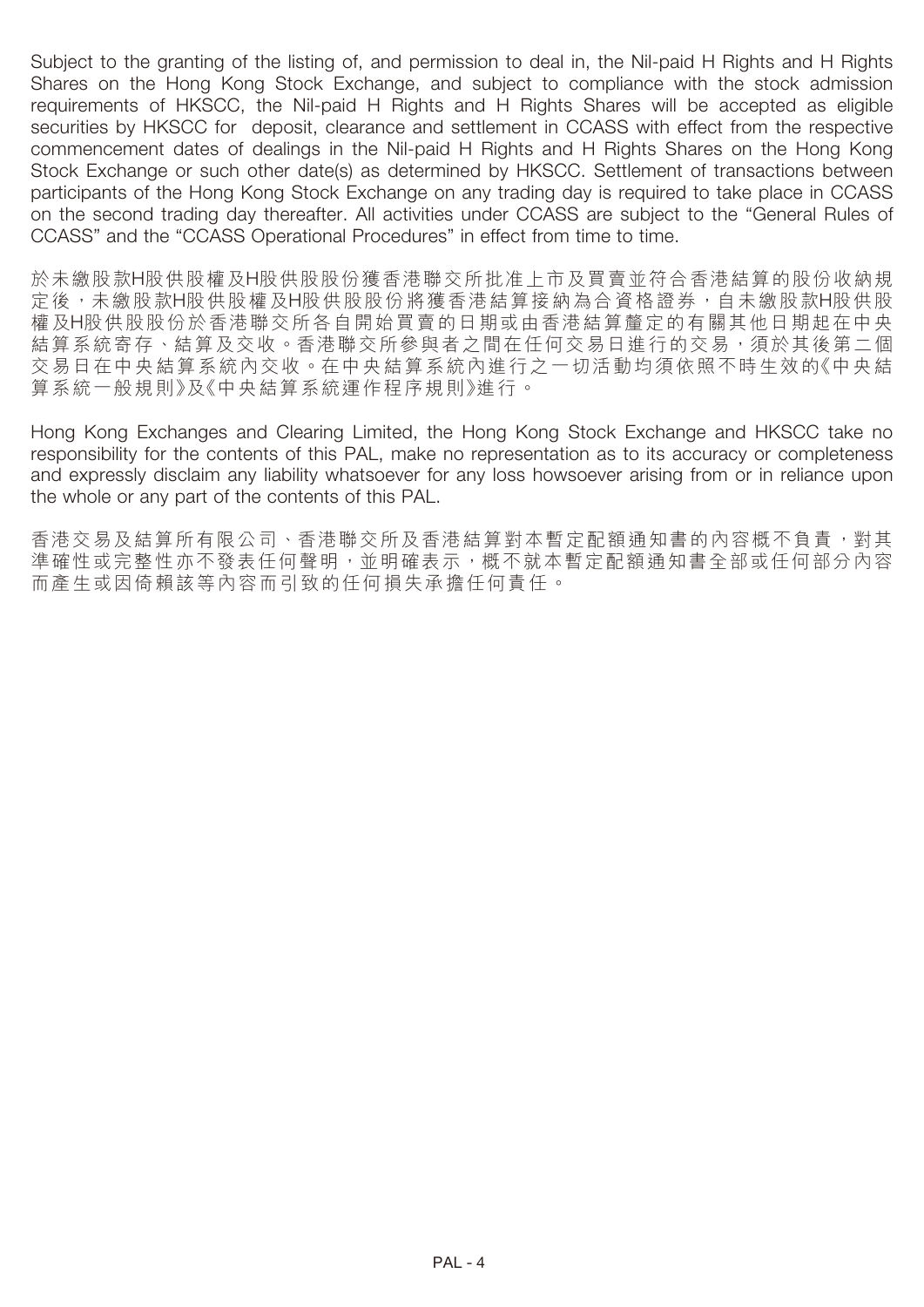**THE PROSPECTUS DOCUMENTS WILL NOT BE REGISTERED OR FILED UNDER ANY APPLICABLE SECURITIES OR EQUIVALENT LEGISLATION OF ANY JURISDICTION OTHER THAN (I) HONG KONG; (II) THE PRC (IN ACCORDANCE WITH CSRC ANNOUNCEMENT); AND (III) CANADA (IN ORDER TO RELY ON AN EXEMPTION FROM THE PROSPECTUS REQUIREMENTS OF APPLICABLE CANADIAN SECURITIES LAWS). THE PROSPECTUS DOCUMENTS WILL BE LODGED WITH THE SECURITIES COMMISSION MALAYSIA IN ACCORDANCE WITH MALAYSIAN SECURITIES LAWS. NO ACTION HAS BEEN TAKEN TO PERMIT A PUBLIC OFFERING OF THE NIL-PAID H RIGHTS AND/OR H RIGHTS SHARES, OTHER THAN IN HONG KONG, OR THE DISTRIBUTION OF THIS PAL AND OTHER PROSPECTUS DOCUMENTS IN ANY JURISDICTION OTHER THAN HONG KONG.**

**除(I)香港;(II)中國(根據中國證監會公告);及(III)加拿大(以依賴適用的加拿大證券法的供股章程要 求的豁免)外,章程文件將不會根據任何司法權區的任何適用證券法例或同等法例登記或備案。章 程文件將根據馬來西亞證券法的規定提交馬來西亞證券監督委員會。本公司並無辦理任何手續, 以獲准在香港以外地區公開發售未繳股款H股供股權及╱或H股供股股份,或在香港以外之任何司 法權區派發本暫定配額通知書及其他章程文件。**

**NO PERSON RECEIVING THE PROSPECTUS DOCUMENTS IN ANY TERRITORY OUTSIDE HONG KONG MAY TREAT IT AS AN OFFER OR INVITATION TO APPLY FOR THE H RIGHTS SHARES OR EXCESS H RIGHTS SHARES, UNLESS IN A TERRITORY WHERE SUCH AN OFFER OR INVITATION COULD LAWFULLY BE MADE WITHOUT COMPLIANCE WITH ANY REGISTRATION OR OTHER LEGAL AND REGULATORY REQUIREMENTS THEREOF. IT IS THE RESPONSIBILITY OF ANYONE OUTSIDE HONG KONG WISHING TO ACCEPT THE PROVISIONALLY ALLOTTED H RIGHTS SHARES OR MAKE AN APPLICATION FOR EXCESS H RIGHTS SHARES TO SATISFY HIMSELF/HERSELF/ITSELF/THEMSELVES, BEFORE ACQUIRING NIL-PAID H RIGHTS OR TO APPLY FOR EXCESS H RIGHTS SHARES, AS TO THE OBSERVANCE OF THE LAWS AND REGULATIONS OF ALL RELEVANT TERRITORIES, INCLUDING OBTAINING OF ANY GOVERNMENTAL OR OTHER CONSENTS, AND TO PAY ANY TAXES AND DUTIES REQUIRED TO BE PAID IN SUCH TERRITORY IN CONNECTION THEREWITH WITHOUT PREJUDICE TO THE FOREGOING. THE COMPANY RESERVES THE RIGHT TO REFUSE TO ACCEPT ANY ACCEPTANCE OF NIL-PAID H RIGHTS OR ANY APPLICATION FOR EXCESS H RIGHTS SHARES WHERE IT BELIEVES THAT DOING SO WOULD VIOLATE APPLICABLE SECURITIES LEGISLATIONS OR OTHER LAWS OR REGULATIONS OF ANY JURISDICTION.**

**任何人士如在香港以外任何地區接獲章程文件,除非在該地區可合法提呈有關要約或邀請而毋須 辦理任何登記手續或符合該地區之其他法例及監管規定,否則不可視作申請H股供股股份或額外H 股供股股份之要約或邀請。任何身處香港以外地區之人士如有意接納獲暫定配發之H股供股股份 或申請額外H股供股股份,在取得未繳股款H股供股權或申請額外H股供股股份前,必須自行遵守 所有有關地區之法例及規例,包括在不影響前述者情況下取得任何政府或其他方面同意及就此繳 付該地區規定須繳付之任何稅項及徵費。倘本公司相信接納任何未繳股款H股供股權或額外H股供 股股份之申請會違反任何司法權區之適用證券法例或其他法例或規例,則本公司保留拒絕接納有 關申請的權利。**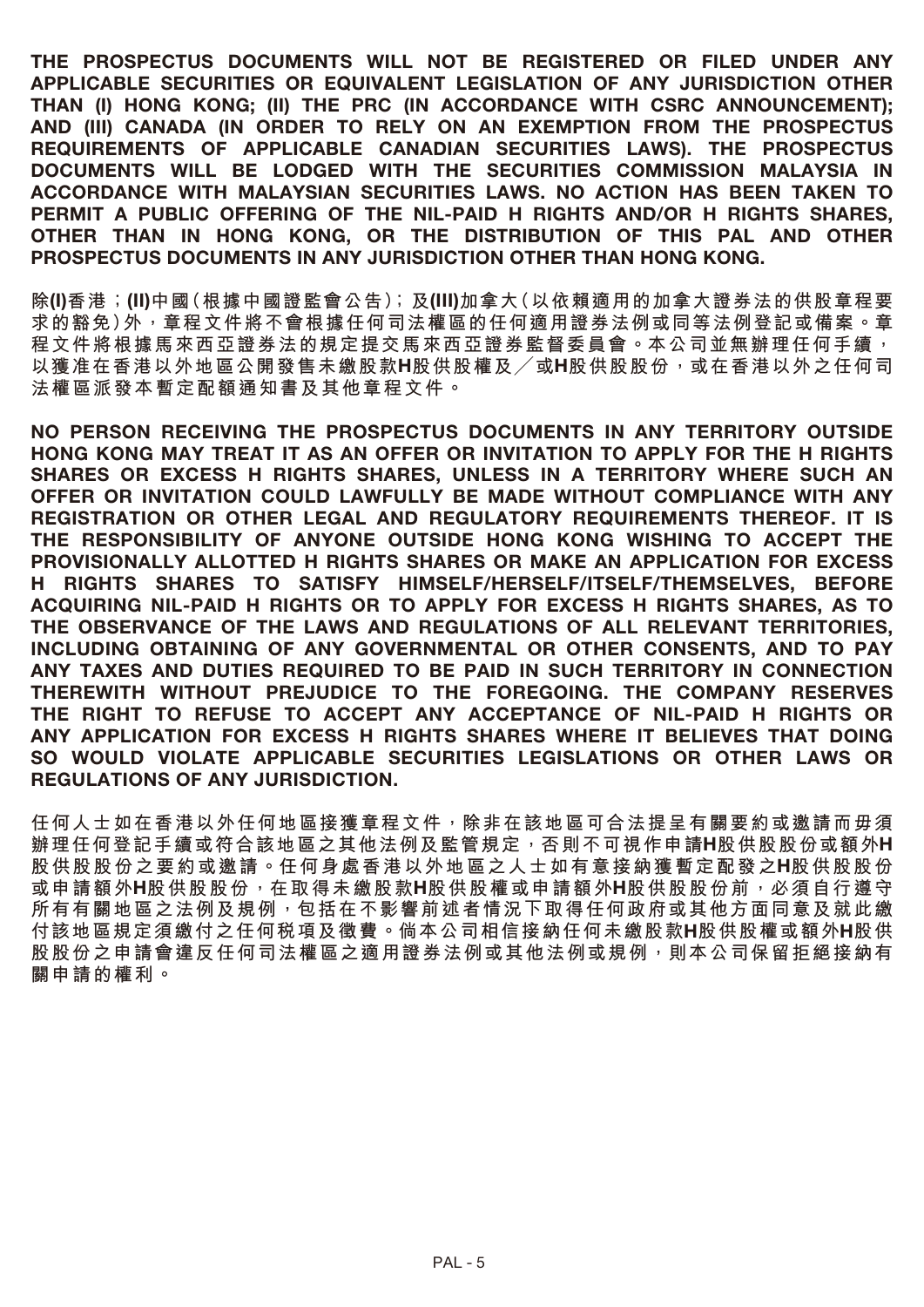**TO TAKE UP YOUR RIGHT TO SUBSCRIBE FOR THE H RIGHTS SHARES PROVISIONALLY ALLOTTED TO YOU IN FULL, YOU MUST LODGE THIS PAL INTACT WITH THE H SHARE REGISTRAR, COMPUTERSHARE HONG KONG INVESTOR SERVICES LIMITED, AT SHOPS 1712–1716, 17TH FLOOR, HOPEWELL CENTRE, 183 QUEEN'S ROAD EAST, WAN CHAI, HONG KONG, TOGETHER WITH A REMITTANCE FOR THE FULL AMOUNT PAYABLE ON ACCEPTANCE, SHOWN IN BOX C OF FORM A OF THIS PAL SO AS TO BE RECEIVED BY THE H SHARE REGISTRAR NOT LATER THAN 4:00 P.M. ON WEDNESDAY, 23 FEBRUARY 2022 (OR SUCH LATER DATE AS MENTIONED IN THE PARAGRAPH HEADED "EFFECT OF BAD WEATHER" BELOW). ALL REMITTANCES MUST BE MADE BY CHEQUE OR CASHIER'S ORDER IN HONG KONG DOLLARS. CHEQUES MUST BE DRAWN ON A BANK ACCOUNT WITH, AND CASHIER'S ORDERS MUST BE ISSUED BY, A LICENSED BANK IN HONG KONG, AND MADE PAYABLE TO "CITIC SECURITIES COMPANY LIMITED — PAL" AND CROSSED "ACCOUNT PAYEE ONLY". INSTRUCTIONS ON TRANSFER AND SPLITTING ARE SET OUT IN AN ENCLOSED SEPARATE SHEET. NO RECEIPT WILL BE GIVEN FOR SUCH REMITTANCES.**

**閣下如欲全數接納認購暫定配發予 閣下的H股供股股份之權利,須將本暫定配額通知書整份連 同本暫定配額通知書表格甲內丙欄所示須於接納時繳付的全部股款於不遲於2022年2月23日(星期 三)下午四時正(或下文「惡劣天氣的影響」一段所述的有關較後日期)交回H股股份過戶登記處香 港中央證券登記有限公司,地址為香港灣仔皇后大道東183號合和中心17樓1712至1716號舖。所 有股款須以港元支票或銀行本票繳付。有關支票須以香港持牌銀行的銀行戶口開出,而銀行本票 須由香港持牌銀行發出,並註明抬頭人為「CITIC SECURITIES COMPANY LIMITED — PAL」及以 「只准入抬頭人賬戶」劃線方式開出。有關轉讓及分拆的指示載於另一附頁。本公司將不另發股款 收據。**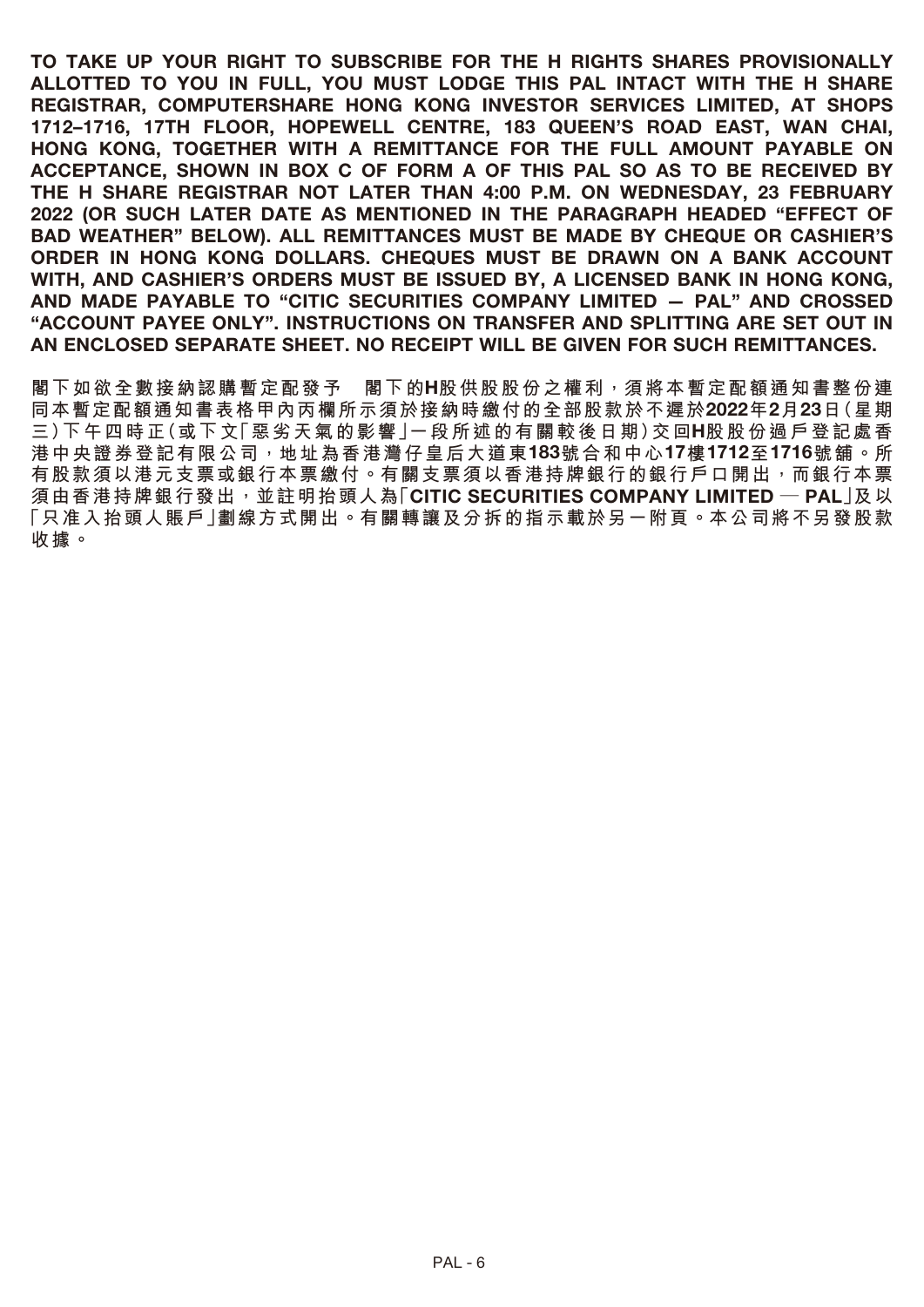The H Share Rights Issue is conditional upon the fulfilment of the conditions set out in the paragraph headed "Letter from the Board — Conditions of the H Share Rights Issue" of the Prospectus. If any of the conditions of the H Share Rights Issue are not fulfilled, the H Share Rights Issue will not proceed.

H股供股須待供股章程中「董事會函件 — H股供股之條件」一段所載之條件達成後,方可作實。倘 H股供股之條件未能達成,則H股供股將不會進行。

The Joint Global Coordinators have the right under the Underwriting Agreement to terminate the Underwriting Agreement by notice in writing to the Company at any time prior to the Latest Time for Termination, in certain circumstances set out in the Underwriting Agreement. Details of the circumstances under which the Joint Global Coordinators have the right to terminate the Underwriting Agreement are set out below in this PAL in the paragraph headed "Termination of the Underwriting Agreement".

根據承銷協議,聯席全球協調人有權在承銷協議所載的若干情況下,於最後終止時間前隨時向本 公司發出書面通知終止承銷協議。聯席全球協調人有權終止承銷協議的情況詳情載於本暫定配額 通知書下文「終止承銷協議」一段。

If prior to the Latest Time for Termination, the Joint Global Coordinators terminate the Underwriting Agreement, the H Share Rights Issue will not proceed.

倘聯席全球協調人於最後終止時間前終止承銷協議,則H股供股將不會進行。

H Shareholders should note that the H Shares have been dealt in on an ex-rights basis on the Hong Kong Stock Exchange from Wednesday, 26 January 2022. The Nil-paid H Rights will be dealt in from Friday, 11 February 2022 to Friday, 18 February 2022 (both days inclusive).

H股股東務須注意,H股已於2022年1月26日(星期三)起於香港聯交所按除權基準買賣。未繳股款 H股供股權將於2022年2月11日(星期五)至2022年2月18日(星期五)(包括首尾兩日)期間內買賣。

Any dealings in the H Shares from the date of the Prospectus up to the date on which all the conditions of the H Share Rights Issue are fulfilled or waived (as applicable), which is currently expected to be 5:00 p.m. on Thursday, 24 February 2022 and any dealings in the Nil-paid H Rights between Friday, 11 February 2022 to Friday, 18 February 2022 (both days inclusive) are accordingly subject to the risk that the H Share Rights Issue may not become unconditional and may not proceed. H Shareholders and potential investors should therefore exercise caution when dealing in the H Shares and/or Nilpaid H Rights, and if they are in any doubt about their position, they are recommended to consult their professional advisers.

於供股章程日期起直至H股供股的所有條件達成或獲豁免(如適用)之日(目前預期為2022年2月24 日(星期四)下午五時正)期間內任何H股買賣,及於2022年2月11日(星期五)至2022年2月18日(星 期五)(包括首尾兩日)期間內任何未繳股款H股供股權買賣,須承擔H股供股可能不會成為無條件 及可能不會進行的相應風險。因此,H股股東及潛在投資者於買賣H股及╱或未繳股款H股供股權 時,務請審慎行事,倘彼等對其本身的情況有任何疑問,建議諮詢其專業顧問。

#### **NO RECEIPT WILL BE GIVEN 本公司將不另發股款收據**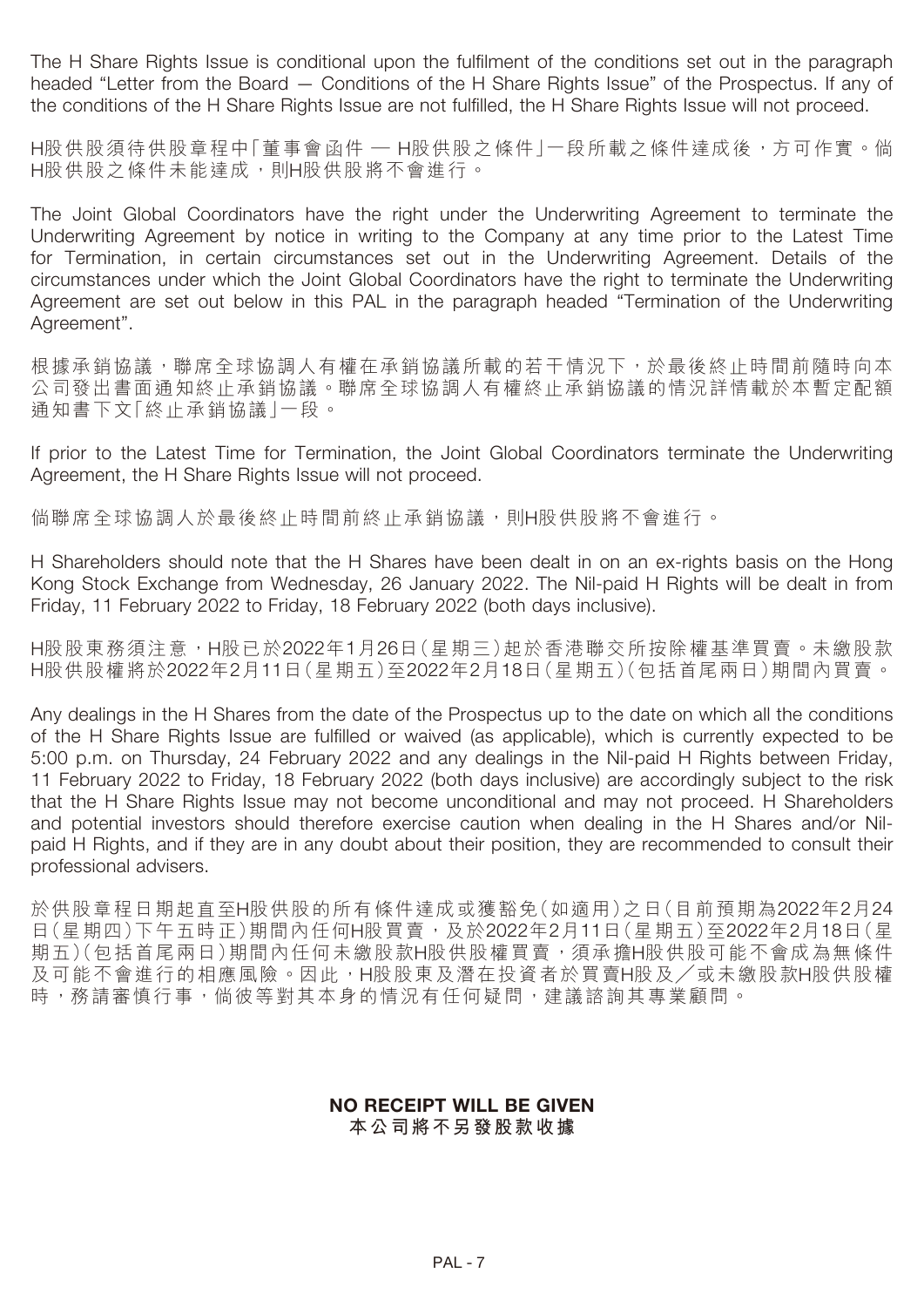– This page is intentionally left blank – -此乃白頁-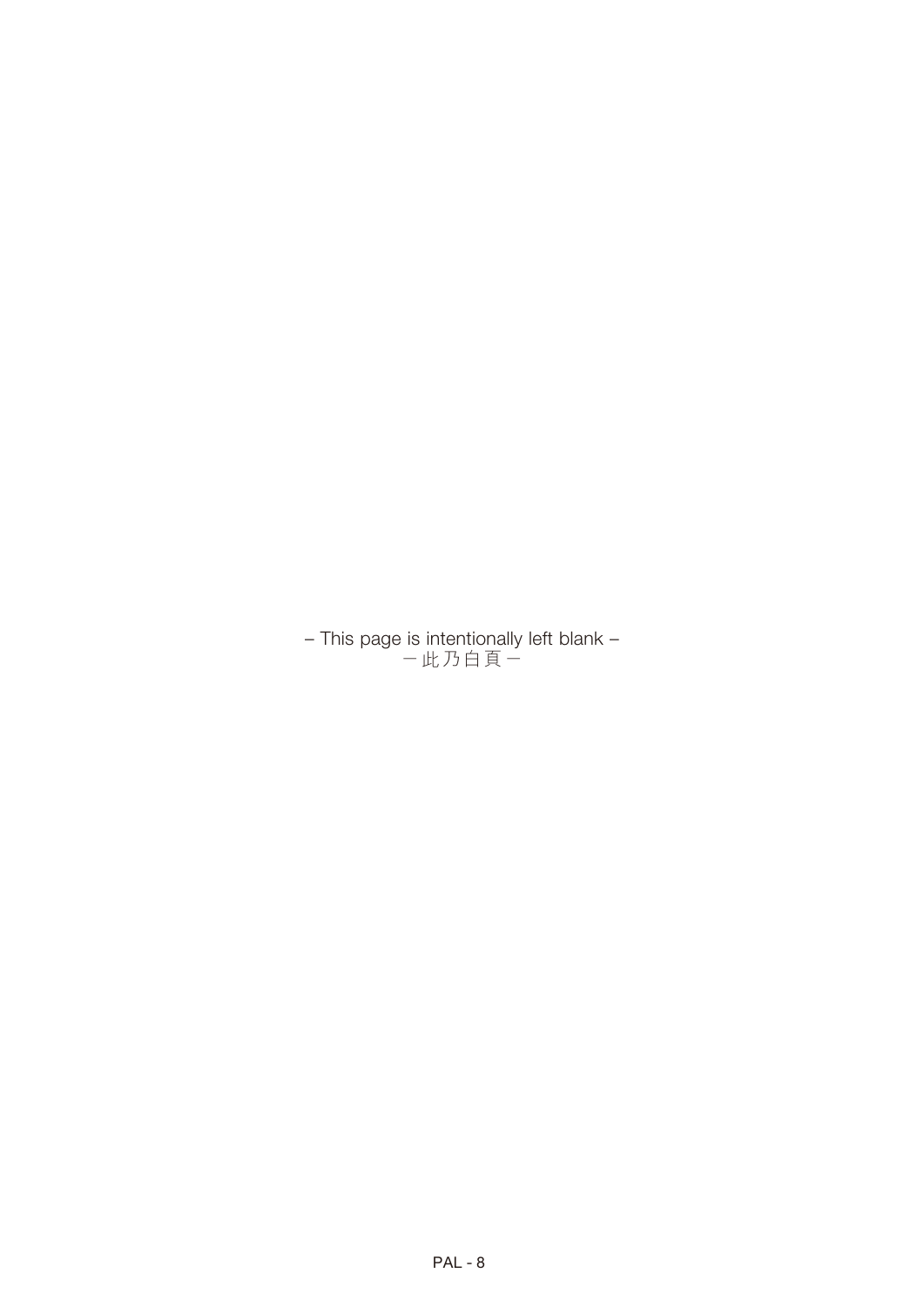

*(A joint stock limited company incorporated in the People's Republic of China with limited liability)*  **(Stock Code: 6030)**

9 February 2022

Dear Qualified H Shareholder(s),

# **INTRODUCTION**

In accordance with the terms and conditions of this PAL and those set out in the Prospectus and subject to the Articles of Association, the Directors have provisionally allotted to you the number of H Rights Shares indicated in Form A of this PAL on the basis of 1.5 H Rights Shares for every 10 Existing H Shares registered in your name in the H Shareholders' Register on Tuesday, 8 February 2022. Your holding of Existing H Shares as at that date is set out in Box A of Form A of this PAL and the number of H Rights Shares provisionally allotted to you is set out in Box B of Form A of this PAL. Terms defined in the Prospectus have the same meanings when adopted herein unless the context otherwise requires.

You have the right to acquire the H Rights Shares provisionally allotted to you at a price of HK\$17.67 per H Rights Share payable in full on acceptance, in the manner set out below, by no later than 4:00 p.m. on Wednesday, 23 February 2022 (or such later date as mentioned in the paragraph headed "Effect of Bad Weather" below). You may, subject to the paragraph headed "Qualified H Shareholders and Excluded H Shareholders" below, accept all or any number of the H Rights Shares provisionally allotted to you hereunder or dispose of your right to all or any of them. If you wish to accept only part of your provisional allotment and to transfer the remainder or to transfer your provisional allotment to more than one person, you should refer to the instructions in the paragraph headed "Splitting" below. If you wish to transfer all of your provisional allotment you should refer to the instructions in the paragraph headed "Transfer" below.

The H Share Rights Issue is conditional upon (i) the Underwriting Agreement becoming unconditional and not being terminated in accordance with its terms; and (ii) there not having occurred any event which would prevent the H Share Rights Issue from becoming unconditional. If the conditions of the H Share Rights Issue are not fulfilled or waived (as applicable), the H Share Rights Issue will not proceed.

# **H RIGHTS SHARES**

The H Rights Shares, when allotted, issued and fully-paid, will rank *pari passu* in all respects with the existing H Shares then in issue. Holders of fully-paid H Rights Shares will be entitled to receive all future dividends and distributions which are declared, made or paid after the date of issue and allotment of the H Rights Shares.

Subject to the granting of the listing of, and permission to deal in, the Nil-paid H Rights and H Rights Shares on the Hong Kong Stock Exchange, and subject to compliance with the stock admission requirements of HKSCC, the Nil-paid H Rights and H Rights Shares will be accepted as eligible securities by HKSCC for deposit, clearance and settlement in CCASS with effect from the respective commencement dates of dealings on the Hong Kong Stock Exchange or such other date(s) as determined by HKSCC. Settlement of transactions between participants of the Hong Kong Stock Exchange on any trading day is required to take place in CCASS on the second trading day thereafter. All activities under CCASS are subject to the "General Rules of CCASS" and "CCASS Operational Procedures" in effect from time to time.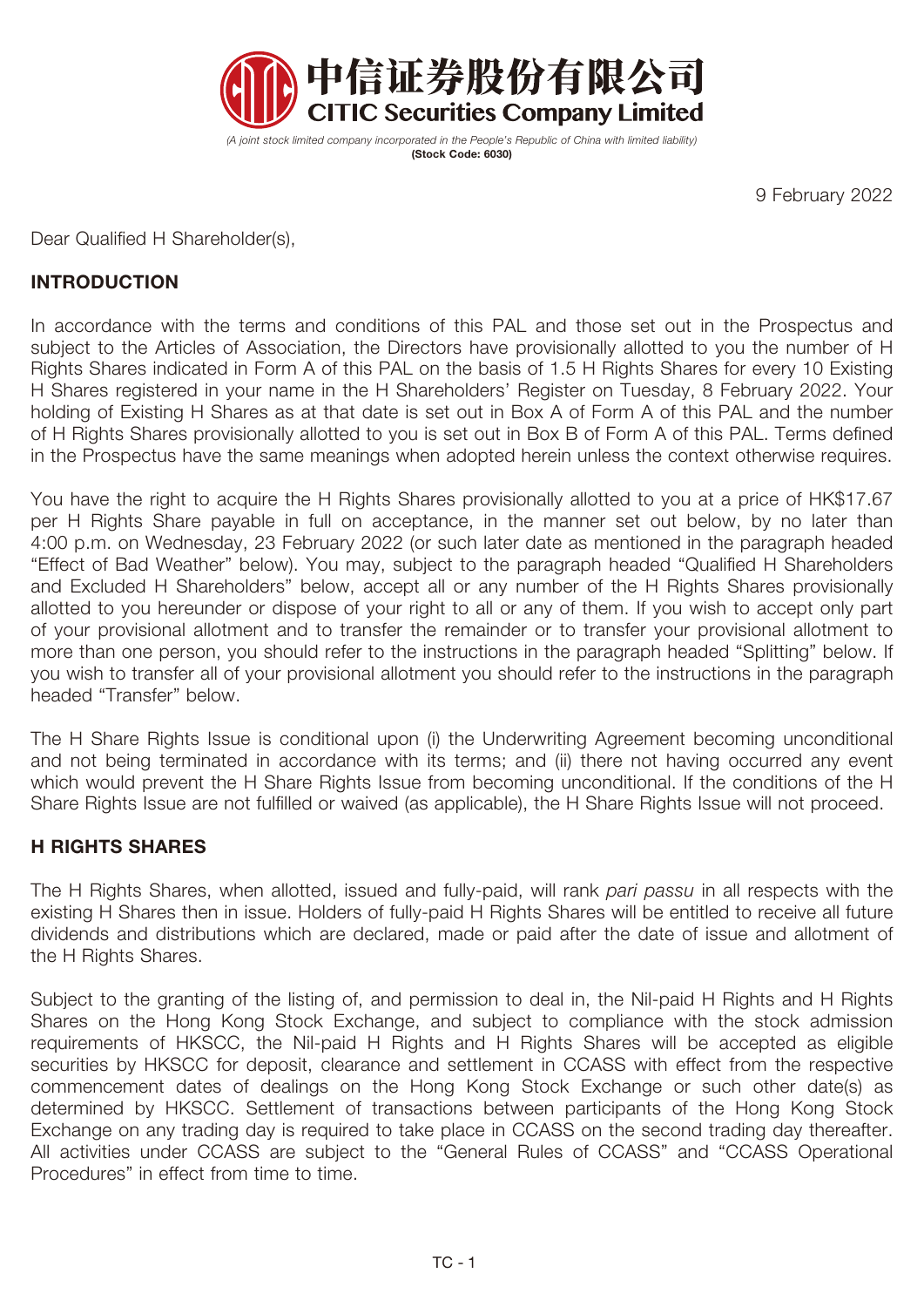

(於中華人民共和國註冊成立的股份有限公司) **(股份代號:6030)**

列位合資格H股股東:

### **緒言**

根據本暫定配額通知書及供股章程所載的條款及條件,並在《章程》的規限下,董事已暫定配發本 暫定配額通知書表格甲所載數目的H股供股股份予 閣下,基準為於2022年2月8日(星期二)在H股 股東名冊上以 閣下名義登記每10股現有H股獲發1.5股H股供股股份。 閣下於該日持有的現有H 股列於本暫定配額通知書表格甲內甲欄,而暫定配發予 閣下的H股供股股份數目則列於本暫定 配額通知書表格甲內乙欄。除文義另有所指外,於供股章程中所界定的詞彙與本暫定配額通知書 所採用者具相同涵義。

閣下有權在不遲於2022年2月23日(星期三)下午四時正(或下文「惡劣天氣的影響」一段所述的有關 較後日期)根據下文所載的方式按每股H股供股股份17.67港元的價格(須於接納時繳足)購買暫定 配發予 閣下的H股供股股份。在下文「合資格H股股東及除外H股股東」一段的規限下, 閣下可<br>接納據此暫定配發予 閣下的全部或任何數目的H股供股股份,或出售 閣下的全部或任何有關 閣下的全部或任何數目的H股供股股份,或出售 閣下的全部或任何有關<br>有意僅接納 閣下的部分暫定配額並將餘額轉讓,或將 閣下的暫定配額 股份的權利。倘 閣下有意僅接納 閣下的部分暫定配額並將餘額轉讓,或將 轉讓予超過一名人士,則 閣下應參閱下文「分拆」一段內的指示。 閣下如欲轉讓 閣下的全部 暫定配額,則 閣下應參閱下文「轉讓」一段內的指示。

H股供股須待(i)承銷協議成為無條件且並未根據其條款被終止;及(ii)概無發生任何事件可能阻止H 股供股成為無條件後,方可作實。倘H股供股條件未獲達成或獲豁免(如適用),則H股供股將不會 進行。

#### **H股供股股份**

H股供股股份一經配發、發行並繳足股款後,將於所有方面與當時已發行的現有H股享有同等地 位。繳足股款H股供股股份持有人日後將有權收取於發行及配發H股供股股份日期後所宣派、作出 或派付的所有股息及分派。

待未繳股款H股供股權及H股供股份獲准於香港聯交所上市及買賣後,及在符合香港結算的股份 接納規定後,未繳股款H股供股權及H股供股股份將獲香港結算接納為合資格證券,可自其各自於 香港聯交所開始買賣的日期或由香港結算釐定的有關其他日期起,於中央結算系統寄存、結算及 交收。香港聯交所參與者之間在任何交易日進行的交易,須於其後第二個交易日在中央結算系統 進行交收。所有中央結算系統活動均須遵守不時有效的《中央結算系統一般規則》及《中央結算系 統運作程序規則》。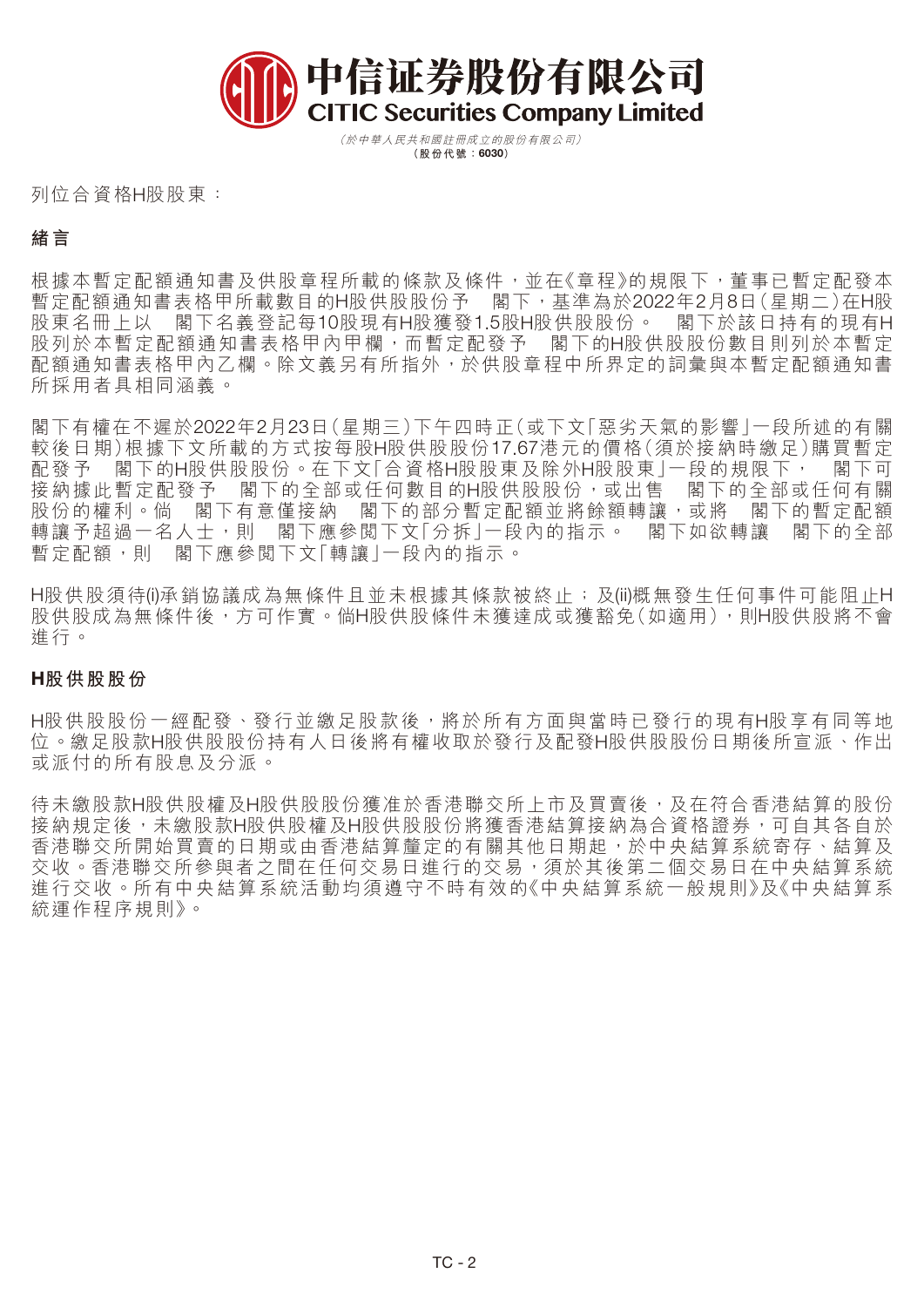## **PROCEDURE FOR ACCEPTANCE**

Any person (including, but not limited to, any agent, custodian, nominee and trustee) wishing to take up his/her/its rights under the H Share Rights Issue must satisfy himself/herself/itself as to full observance of the applicable laws of any relevant territories, including obtaining any requisite governmental or other consents, observing any other requisite formalities and paying any issue, transfer or other taxes due in such territories. The attention of H Shareholders with registered addresses in any of the Specified Territories or holding H Shares on behalf of persons with such addresses is drawn to the section headed "Notice" in the Prospectus and the paragraph below headed "Qualified H Shareholders and Excluded H Shareholders".

Qualified H Shareholders who wish to take up their provisional allotment of H Rights Shares in full, must lodge the whole of this PAL intact with the H Share Registrar, Computershare Hong Kong Investor Services Limited, at Shops 1712–1716, 17th Floor, Hopewell Centre, 183 Queen's Road East, Wan Chai, Hong Kong, together with a remittance for the full amount payable on acceptance, as shown in Box C of Form A of this PAL, so as to be received by no later than 4:00 p.m. on Wednesday, 23 February 2022 (or such later date as mentioned in the paragraph headed "Effect of Bad Weather" below). All remittances must be made in Hong Kong dollars and cheques must be drawn on a bank account with, or cashier's orders must be issued by, a licensed bank in Hong Kong and made payable to "**CITIC SECURITIES COMPANY LIMITED — PAL**" and crossed "**Account Payee Only**". Any payments for the H Rights Shares should be rounded up to 2 decimal points. Such payment will constitute acceptance of the provisional allotment on the terms of this PAL and the Prospectus and subject to the Articles of Association. No receipt will be given for such remittances.

It should be noted that, unless a PAL, duly completed, together with the appropriate remittance shown in Box C of Form A of this PAL, has been lodged with the H Share Registrar by 4:00 p.m. on Wednesday, 23 February 2022 (or such later date as mentioned in the paragraph headed "Effect of Bad Weather" below), whether from the original allottee or any person in whose favour the rights have been validly transferred, your provisional allotment and all rights thereunder will be deemed to have been declined and will be cancelled and such H Rights Shares will be available for application under the EAFs by Qualified H Shareholders. The Company may (at its sole discretion) treat a PAL as valid and binding on the person(s) by whom or on whose behalf it is lodged even if not completed in accordance with the relevant instructions.

# **SPLITTING**

If you wish to accept only part of your provisional allotment or transfer all or part of provisionally allotment to more than one person, the original PAL must be surrendered and lodged for cancellation with a covering letter stating clearly the number of split PALs required and the number of Nil-paid H Rights to be comprised in each split PAL (which, in aggregate, should be equal to the number of H Rights Shares provisionally allotted to you as stated in Box B of Form A of this PAL), by no later than 4:30 p.m. on Tuesday, 15 February 2022 to the H Share Registrar, Computershare Hong Kong Investor Services Limited, at Shops 1712–1716, 17th Floor, Hopewell Centre, 183 Queen's Road East, Wan Chai, Hong Kong, who will cancel the original PAL and issue new PALs in the denominations required which will be available for collection at the H Share Registrar, Computershare Hong Kong Investor Services Limited, at Shops 1712–1716, 17th Floor, Hopewell Centre, 183 Queen's Road East, Wan Chai, Hong Kong, after 9:00 a.m. on the second Business Day after the surrender of the original PAL.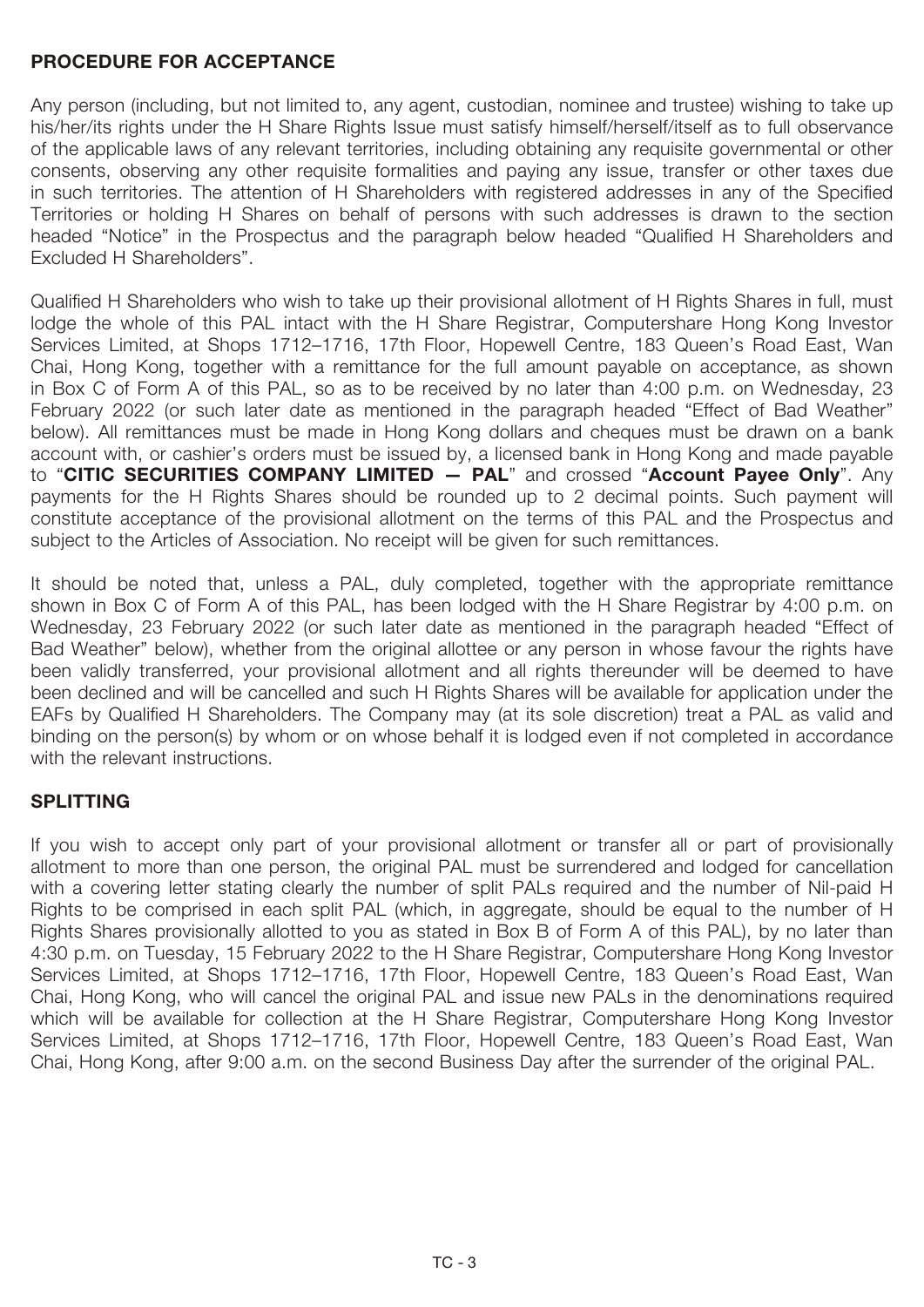### **接納手續**

任何人士(包括但不限於任何代理人、託管人、代名人及受託人)如欲承購其H股供股項下的權利, 必須使其信納其已全面遵守任何相關地區的適用法律,包括取得任何所需的政府或其他同意、符 合任何其他必要手續,以及於有關地區繳納任何發行、轉讓或其他應繳税項。其登記地址位於任 何特定地區或代表位於有關地址的人士持有H股的H股股東,務請注意供股章程「注意事項」一節及 下文「合資格H股股東及除外H股股東」一段。

合資格H股股東如欲全數承購其H股供股股份暫定配額,必須在不遲於2022年2月23日(星期三)下 午四時正(或下文「惡劣天氣的影響」一段所述的有關較後日期),將整份本暫定配額通知書連同本 暫定配額通知書表格甲內丙欄所示須於接納時繳付的全數股款送交H股股份過戶登記處香港中央 證券登記有限公司,地址為香港灣仔皇后大道東183號合和中心17樓1712至1716號舖。所有股款 必須以港元繳付,有關支票須以香港持牌銀行的銀行賬戶開出,而銀行本票則須由香港持牌銀行 開出,並註明抬頭人為「**CITIC SECURITIES COMPANY LIMITED — PAL**」及以「**只准入抬頭人賬 戶**」劃線方式開出。H股供股股份之任何付款款額應向上約整至兩個小數點。有關付款將構成按照 本暫定配額通知書及供股章程的條款以及在《章程》的規限下接納暫定配額。本公司將不另發股款 收據。

務請注意,除非原承配人或已獲有效轉讓H股供股權的任何人士已在2022年2月23日(星期三)下午 四時正(或下文「惡劣天氣的影響」一段所述的有關較後日期)前將填妥的暫定配額通知書連同本暫 定配額通知書表格甲內丙欄所示的適當股款送交H股股份過戶登記處,否則 閣下的暫定配額及 其項下的一切權利將被視作已遭拒絕及將被取消,而有關H股供股股份將可供合資格H股股東以額 外申請表格申請認購。本公司可(全權酌情)將並未按相關指示填妥的暫定配額通知書視作有效, 並對自行或由代表送交該通知書的人士具有約束力。

#### **分拆**

倘 閣下有意僅接納 閣下的部分暫定配額或轉讓 閣下全部或部分暫定配額予超過一名人士, 則原有暫定配額通知書必須在不遲於2022年2月15日(星期二)下午四時三十分,連同清楚註明所 需分拆暫定配額通知書數目及每份分拆暫定配額通知書包含的未繳股款H股供股權數目(合計應相<br>等於本暫定配額通知書表格甲內乙欄所列暫定配發予 閣下的H股供股份數目)的信件交回及送 等於本暫定配額通知書表格甲內乙欄所列暫定配發予 交H股股份過戶登記處香港中央證券登記有限公司(地址為香港灣仔皇后大道東183號合和中心17 樓1712至1716號舖),以供註銷,H股股份過戶登記處繼而將註銷原有暫定配額通知書,並按所要 求的數額發出新暫定配額通知書,該通知書將於交回原有暫定配額通知書後第二個營業日上午九 時後在H股股份過戶登記處香港中央證券登記有限公司(地址為香港灣仔皇后大道東183號合和中 心17樓1712至1716號舖)可供領取。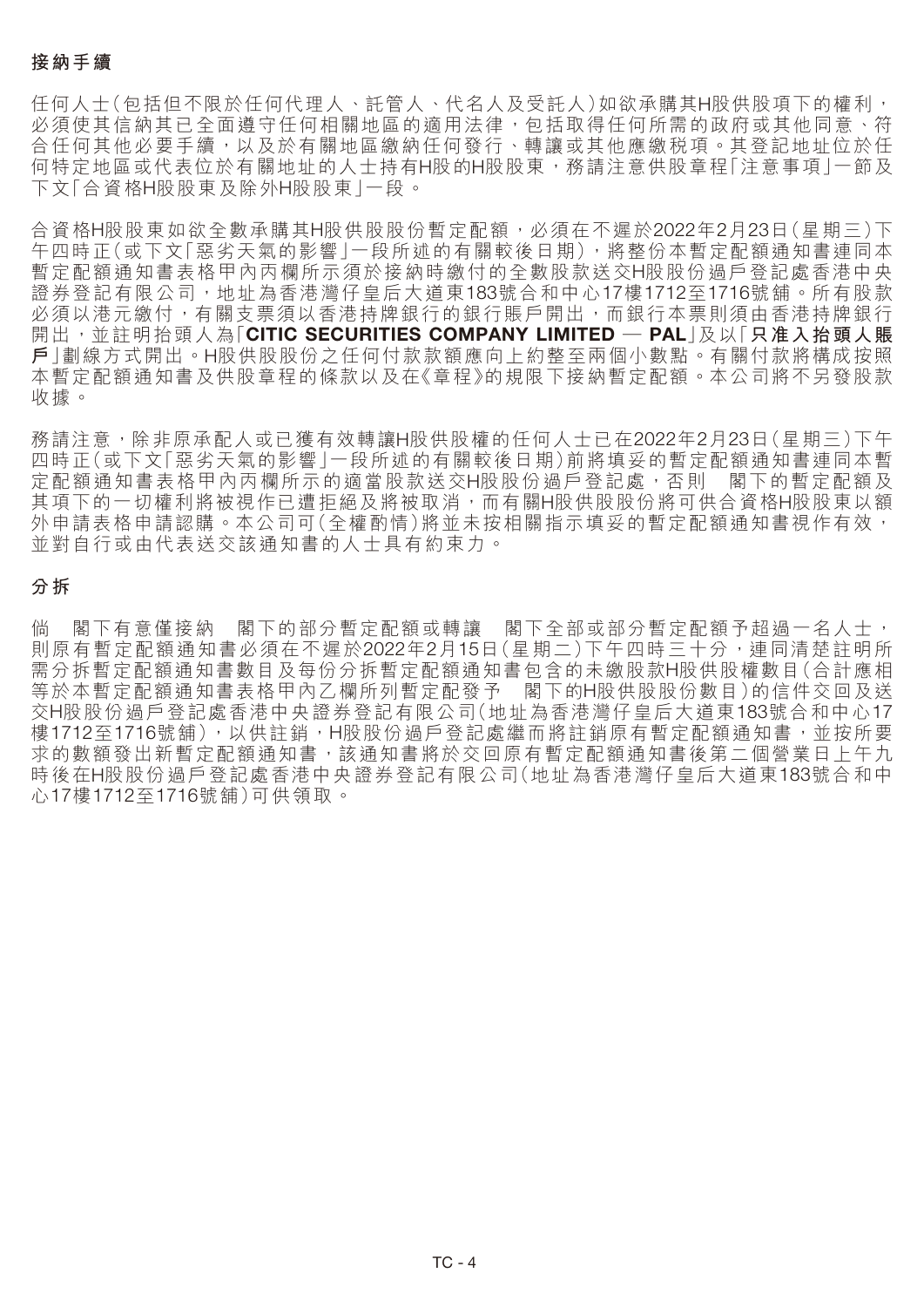### **TRANSFER**

If you wish to transfer all of your Nil-paid H Rights to another person you should complete and sign the "Form of Transfer and Nomination" (Form B) in this PAL and hand the original completed and signed PAL to the person(s) to or through whom you are transferring your Nil-paid H Rights. The transferee must then complete and sign the "Registration Application Form" (Form C) in this PAL and lodge this PAL intact together with a remittance for the full amount payable on acceptance with the H Share Registrar, Computershare Hong Kong Investor Services Limited, at Shops 1712–1716, 17th Floor, Hopewell Centre, 183 Queen's Road East, Wan Chai, Hong Kong, to effect the transfer by no later than 4:00 p.m. on Wednesday, 23 February 2022 (or such later date as mentioned in the paragraph headed "Effect of Bad Weather" below).

It should be noted that Hong Kong stamp duty is payable in connection with the transfer of your rights to subscribe for the relevant H Rights Shares to the transferee(s) and the acceptance by the transferee(s) of such rights. The Company may (at its sole discretion) treat a PAL as valid and binding on the person(s) by whom or on whose behalf it is lodged even if not completed in accordance with the relevant instructions.

The Company reserves the right to refuse to register any transfer in favour of any person in respect of which the Company believes such transfer may violate applicable legal or regulatory requirements.

### **EFFECT OF BAD WEATHER**

The latest time for acceptance of and payment for H Rights Shares and application and payment for excess H Rights Shares will not take place at 4:00 p.m. on Wednesday, 23 February 2022 if there is a tropical cyclone warning signal number 8 or above, or "extreme conditions" caused by super typhoons, or a "black" rainstorm warning: (i) in force in Hong Kong at any local time before 12:00 noon and no longer in force after 12:00 noon on Wednesday, 23 February 2022. Instead, the latest time for acceptance of and payment for H Rights Shares and application and payment for excess H Rights Shares will be extended to 5:00 p.m. on the same Business Day; or (ii) in force in Hong Kong at any local time between 12:00 noon and 4:00 p.m. on Wednesday, 23 February 2022. Instead, the latest time for acceptance of and payment for H Rights Shares and application and payment for excess H Rights Shares will be rescheduled to 4:00 p.m. on the following Business Day which does not have either of those warnings in force at any time between 9:00 a.m. and 4:00 p.m. If the latest time for acceptance of and payment for H Rights Shares and application and payment for excess H Rights Shares does not take place on Wednesday, 23 February 2022, the dates mentioned in this PAL may be affected. The Company will notify the H Shareholders by way of an announcement of any change to the expected timetable as soon as practicable.

### **TERMINATION OF THE UNDERWRITING AGREEMENT**

**It should be noted that the Underwriting Agreement grants the Joint Global Coordinators the right to terminate the Underwriting Agreement by notice in writing to the Company at any time prior to the Latest Time for Termination in certain circumstances set out in the Underwriting Agreement. Details of the circumstances in which the Joint Global Coordinators have the right to terminate the Underwriting Agreement are set out in the paragraph headed "Letter from the Board - Termination of the Underwriting Agreement" in the Prospectus.**

**If the Joint Global Coordinators exercise such right and a notice to terminate the Underwriting Agreement is given by the Joint Global Coordinators prior to the Latest Time for Termination, save in respect of certain rights or obligations under the Underwriting Agreement, the Company shall not be under any obligation or liability under the Underwriting Agreement and the Underwriters shall be under no obligation or liability to the Company and the H Share Rights Issue will not proceed.**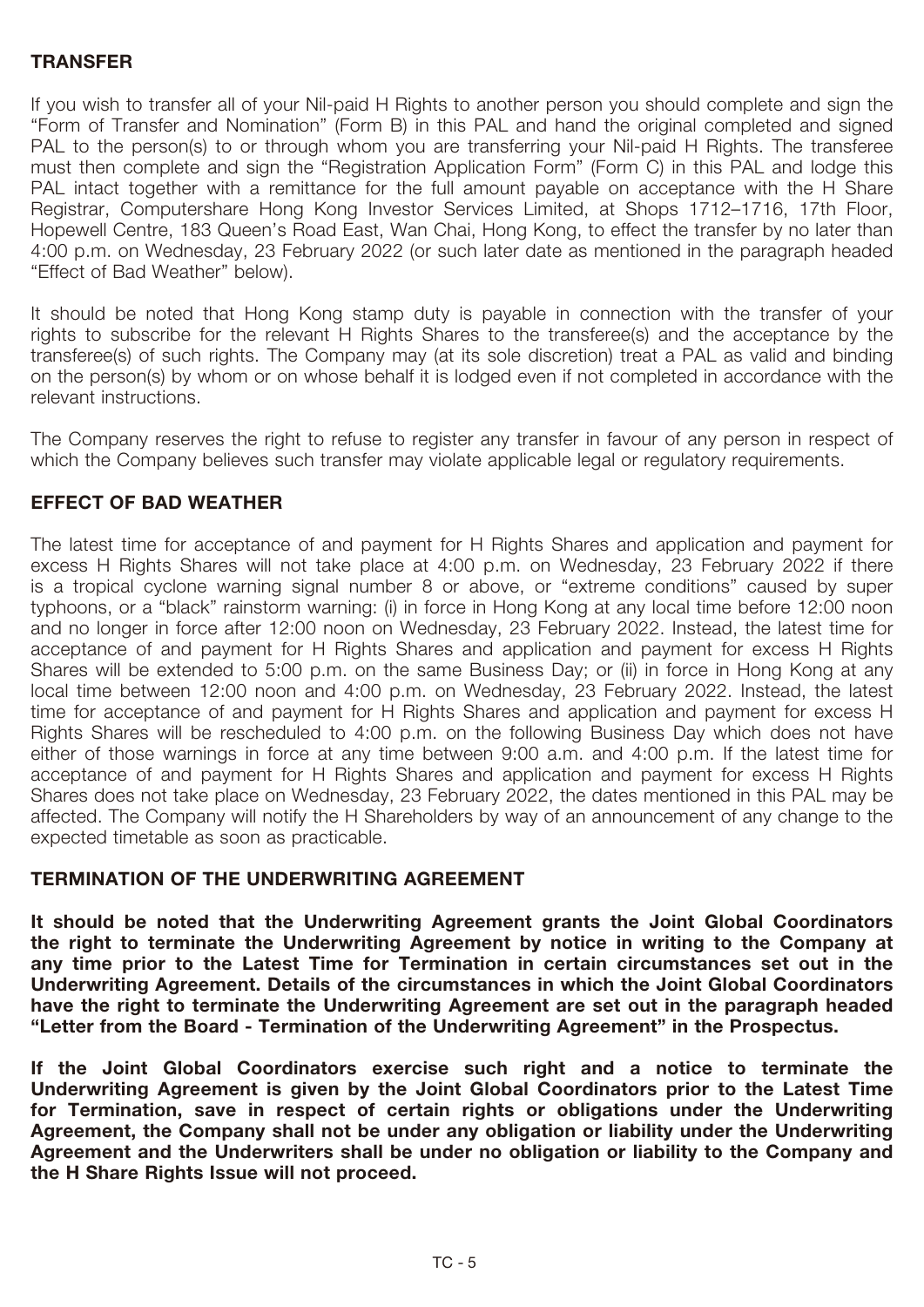倘 閣下有意轉讓 閣下全部未繳股款H股供股權予另一名人士,則 閣下應填妥及簽署本暫定 配額通知書內的「轉讓及提名表格」(表格乙),並將已填妥及簽署的原有暫定配額通知書轉交 下的未繳股款H股供股權的承讓人或經手轉讓的人士。承讓人其後必須填妥及簽署本暫定配額通 知書內的「登記申請表格」(表格丙),並在不遲於2022年2月23日(星期三)下午四時正(或下文「惡 劣天氣的影響」一段所述的有關較後日期)將整份本暫定配額通知書連同須於接納時繳付的全數股 款送交H股股份過戶登記處香港中央證券登記有限公司(地址為香港灣仔皇后大道東183號合和中 心17樓1712至1716號舖),以進行轉讓。

務請注意, 閣下於轉讓可認購相關H股供股股份的權利予承讓人及承讓人於接納有關權利時均 須繳付香港印花税。本公司可(全權酌情)將並未按相關指示填妥的暫定配額通知書視作有效,並 對自行或由代表送交該通知書的人士具有約束力。

本公司保留權利拒絕以任何人主為受益人登記任何轉讓,如本公司認為有關轉讓可能違反適用法 律或監管規定。

#### **惡劣天氣的影響**

倘在下列時間懸掛8號或以上熱帶氣旋警告信號,或發出超強颱風導致的「極端情況」或「黑色」暴 雨警告,則接納H股供股份及付款以及申請額外H股供股股份及付款之截止時間將不會於2022 年2月23日(星期三)下午四時正發生:(i)在2022年2月23日(星期三)中午十二時正之前任何本地時 間在香港懸掛或發出上述警告信號,但在中午十二時正之後取消。在此情況下,接納H股供股股 份及付款及申請額外H股供股份及付款的截止時間將順延至同一個營業日下午五時正;或(ii)在 2022年2月23日(星期三)中午十二時正至下午四時正期間任何本地時間,在香港懸掛或發出上述 警告信號。在此情況下,接納H股供股份及付款以及申請額外H股供股股份及付款的截止時間將 改為下一個營業日(在該日上午九時正至下午四時正期間任何時間並無懸掛或發出任何該等警告 信號)下午四時正。倘接納H股供股股份及付款以及申請額外H股供股股份及付款之截止時間並未 於2022年2月23日(星期三)發生,則本暫定配額通知書所述的日期可能受到影響。本公司將在可 行的情況下盡快就預期時間表的任何變動以公告形式知會H股股東。

#### **終止承銷協議**

**敬請注意,承銷協議給予聯席全球協調人權利在承銷協議所載的若干情況下,於最後終止時間前 任何時間向本公司發出書面通知終止承銷協議。聯席全球協調人有權終止承銷協議的情況詳情載 於供股章程「董事會函件 — 終止承銷協議」一段。**

**倘聯席全球協調人於最後終止時間前行使有關權利並發出終止承銷協議的通知,除承銷協議項下 的若干權利或義務外,本公司於承銷協議項下再無任何義務或責任,承銷商對本公司亦再無任何 義務或責任,而H股供股將不會進行。**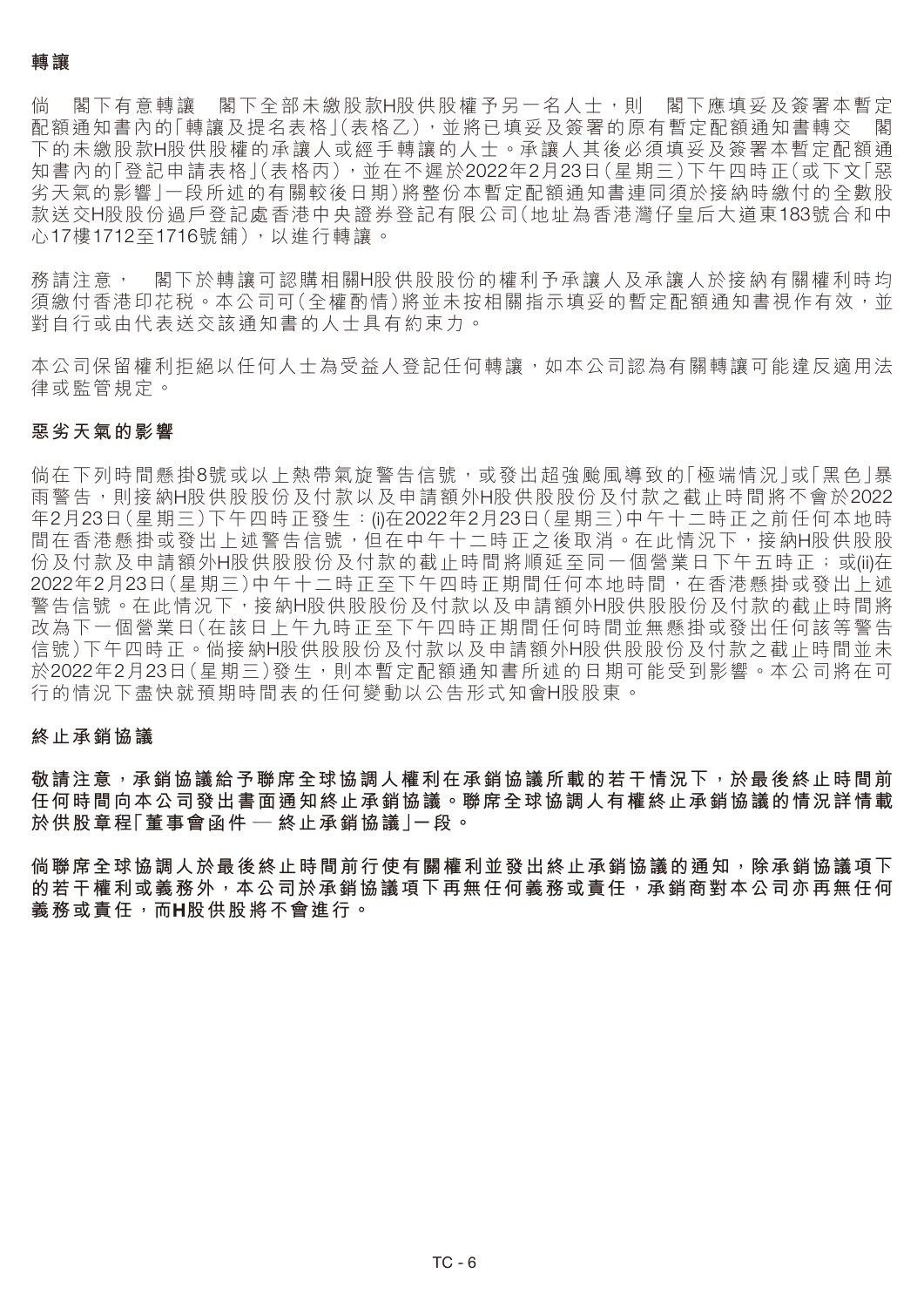## **CHEQUES AND CASHIER'S ORDERS**

All cheques and cashier's orders will be presented for payments immediately following receipt and all interest earned on such monies will be retained for the benefit of the Company. Completion and return of a PAL and/or EAF with a cheque and/or cashier's order, whether by you or by any nominated transferee will constitute a warranty by the applicant that the cheque or cashier's order will be honoured on first presentation. Any PAL and/or EAF in respect of which the cheque or cashier's order is dishonoured on first presentation is liable to be rejected and, in such event, the relevant provisional allotment and all rights and entitlements thereunder will be deemed to have been declined and will be cancelled. You must pay the exact amount payable upon application for the H Rights Shares, any underpaid applications will be rejected. In the event of an overpaid application, a refund cheque will be made out to you only if the overpaid amount is HK\$100 or above.

# **H SHARE CERTIFICATES FOR H RIGHTS SHARES AND REFUND CHEQUES FOR THE H SHARE RIGHTS ISSUE**

Subject to the fulfilment of the conditions of the H Share Rights Issue as set out in the paragraph headed "Letter from the Board — Conditions of the H Share Rights Issue" in the Prospectus, share certificates for all fully-paid (including credited as fully paid as the case may be) H Rights Shares are expected to be despatched on or about Thursday, 3 March 2022 to those Qualified H Shareholders who have accepted and (where applicable) applied for, and paid for, the H Rights Shares by ordinary post or courier at their own risk. Refund cheques in respect of overpayment for H Rights Shares (if any) or in respect of wholly or partially unsuccessful applications for excess H Rights Shares (if any) are expected to be despatched on or about Thursday, 3 March 2022 to the applicants by ordinary post or courier at their own risk.

# **EXCESS H RIGHTS SHARES**

The Qualified H Shareholders (other than the PRC Southbound Trading Investors) may apply, by way of excess application, for any H Rights Shares provisionally allotted to but not accepted by Qualified H Shareholders or otherwise not subscribed for by transferees of Nil-paid H Rights, any H Rights Shares representing any unsold entitlements of the Excluded H Shareholders, and any unsold fractional entitlements to H Rights Shares.

Application for excess H Rights Shares should be made only by Qualified H Shareholders (other than the PRC Southbound Trading Investors). If a Qualified H Shareholder (other than the PRC Southbound Trading Investors) wishes to apply for excess H Rights Shares in addition to his/her/its provisional allotment, he/she/it must complete and sign an EAF (in accordance with the instructions printed thereon) and lodge it with the H Share Registrar, together with a separate cheque or cashier's order, for the amount payable on application in respect of the excess H Rights Shares applied for by no later than 4:00 p.m. on Wednesday, 23 February 2022 (or such later date as mentioned in the paragraph headed "Effect of Bad Weather" above). All remittances must be made in Hong Kong dollars. Cheques must be drawn on an account with, and cashier's orders must be issued by, a licensed bank in Hong Kong and made payable to "**CITIC SECURITIES COMPANY LIMITED — EAF**" and crossed "**Account Payee Only**". Any payments for the excess H Rights Shares should be rounded up to 2 decimal points. The Company may at its sole discretion treat an EAF as valid and binding on the person(s) by whom or on whose behalf it is lodged even if not completed in accordance with the relevant instructions.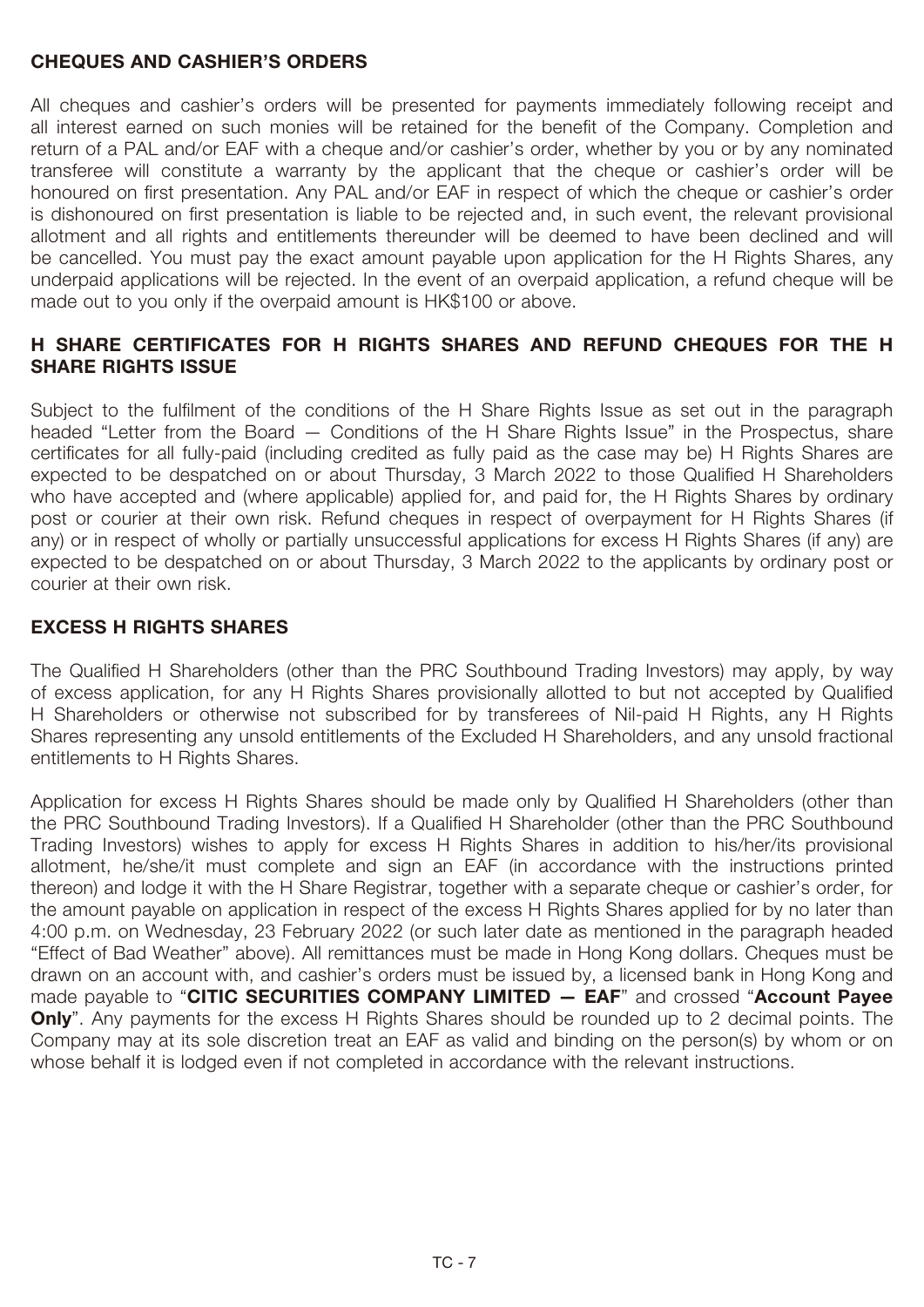### **支票及銀行本票**

全部支票及銀行本票將於緊隨收訖後兑現,而有關款項產生之利息則將全部撥歸本公司所有。填 妥暫定配額通知書及/或額外申請表格並連同支票及/或銀行本票一併交回(不論由 閣下或任 何獲提名承讓人交回),即表示申請人作出保證,有關支票或銀行本票將於首次過戶時兌現。倘暫 定配額通知書及/或額外申請表格之支票或銀行本票於首次過戶時未能兑現,則任何有關之暫定 配額通知書及/或額外申請表格將可能被拒絕受理,在此情況下,有關暫定配額及其項下之所有 權利及配額將被視作已遭拒絕及將予註銷。 閣下須於申請認購H股供股股份時支付應付金額, 支付金額不足的申請將會遭拒絕受理。在多繳申請金額的情況下,只有多繳申請金額等於100港 元或以上才會獲得退款支票。

#### **H股供股股份的H股股票及H股供股的退款支票**

待達成供股章程內「董事會函件 — H股供股之條件 | 一段所載的H股供股條件後,預期所有繳足股 款H股供股股份(包括入賬列作繳足者,視乎情況而定)的股票將於2022年3月3日(星期四)或前後 以平郵或速遞方式寄發予已接納及(如適用)已申請H股供股股份並已繳付股款的該等合資格H股股 東,郵誤風險概由彼等自行承擔。有關H股供股股份之多付款項(如有)或有關全部或部分不成功 之額外H股供股股份申請的退款支票(如有),預期將於2022年3月3日(星期四)或前後以平郵或速 遞方式寄發予申請人,郵誤風險概由彼等自行承擔。

#### **額外H股供股股份**

合資格H股股東(中國港股通投資者除外)可透過額外申請的方式申請任何已暫定配發但未獲合資 格H股股東接納或未獲未繳股款H股供股權的承讓人另行認購的H股供股股份、任何屬除外H股股東 任何未出售配額的H股供股股份及任何未售出H股供股股份的零碎配額。

額外H股供股股份僅應由合資格H股股東(中國港股通投資者除外)作出申請。倘合資格H股股東(中 國港股通投資者除外)有意申請其暫定配額以外的額外H股供股股份,其必須根據額外申請表格上 印列的指示填妥及簽署額外申請表格,並在不遲於2022年2月23日(星期三)下午四時正或上文「惡 劣天氣的影響」一段所述的有關較後日期前將額外申請表格連同有關所申請的額外H股供股股份於 申請時應付款項的單獨支票或銀行本票送交H股股份過戶登記處。所有股款必須以港元繳付。支票 必須以香港持牌銀行的賬戶開出,而銀行本票必須由香港持牌銀行發出,並註明抬頭人為「**CITIC SECURITIES COMPANY LIMITED — EAF**」及以「**只准入抬頭人賬戶**」劃線方式開出。額外H股供股 股份之任何付款應向上約整至兩個小數點。本公司可全權酌情將並未按相關指示填妥的額外申請 表格視作有效,並對自行或由代表送交該表格的人士具有約束力。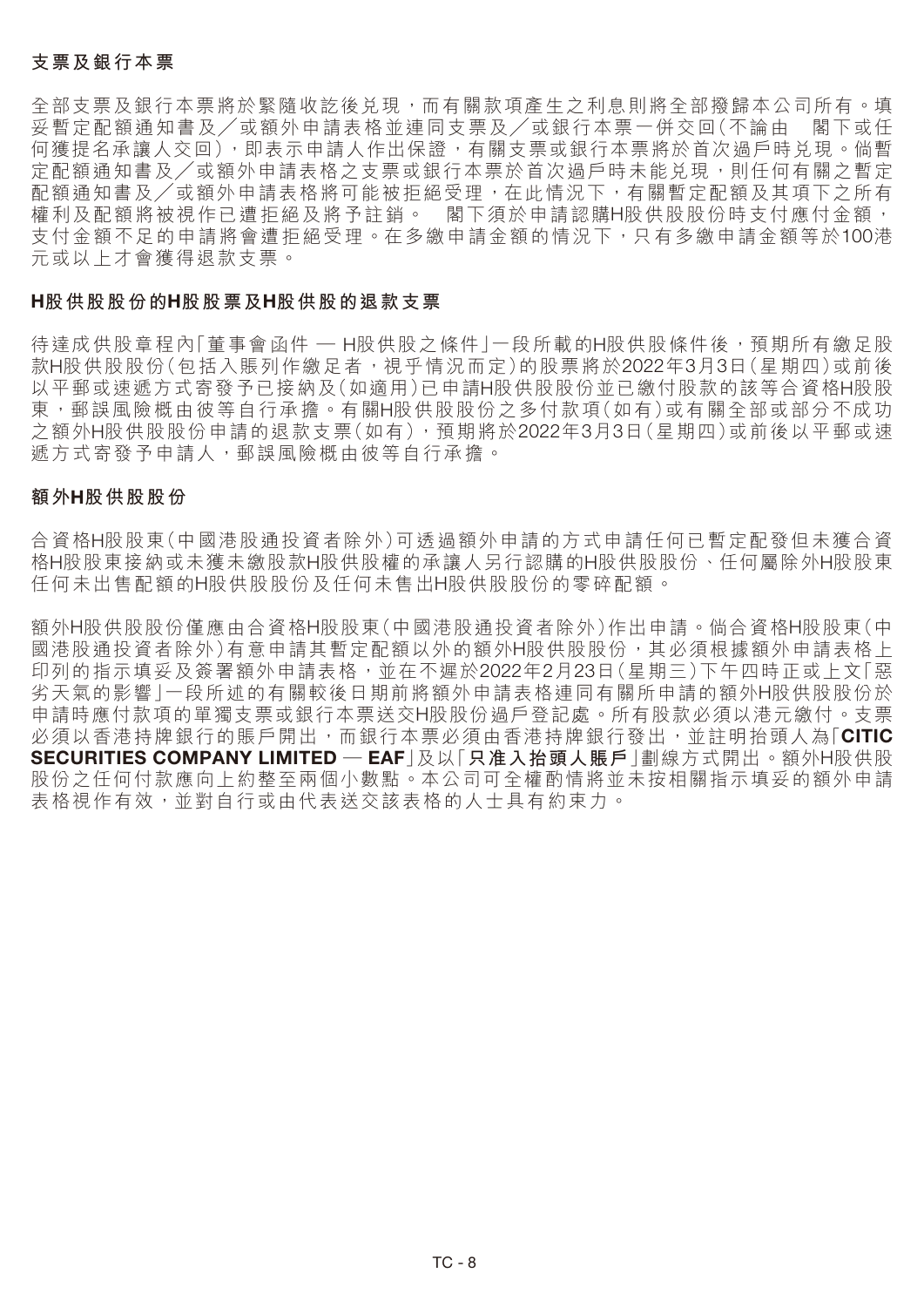The Board will allocate the excess H Rights Shares (if any) at its sole and absolute discretion on a fair and equitable basis. All excess H Rights Shares will be allocated to Qualified H Shareholders (other than the PRC Southbound Trading Investors) who have applied for excess H Rights Shares on a *pro rata* basis with reference to their number of excess H Rights Shares applied for. No reference will be made to H Rights Shares comprised in applications by provisional allotment letter or the existing number of H Shares held by the Qualified H Shareholders. If the aggregate number of H Rights Shares not taken up by the Qualified H Shareholders under PALs is greater than the aggregate number of excess H Rights Shares applied for through the EAFs, the Board will allocate to each Qualified H Shareholder (other than the PRC Southbound Trading Investors) who applies for excess H Rights Shares in full application. No preference will be given to topping up odd lots to whole board lots. There is no guarantee that Qualified H Shareholders with odd lots of H Rights Shares will be topped up to whole board lots pursuant to their applications for excess H Rights Shares.

Beneficial H Shareholders whose H Shares are held by a nominee company (including HKSCC Nominees), should note that the Board will regard the nominee company (including HKSCC Nominees) as a single H Shareholder according to the H Shareholders' Register. Accordingly, Beneficial H Shareholders should note that the aforesaid arrangement for the allocation of the excess H Rights Shares will not be extended to Beneficial H Shareholders individually.

### **FRACTIONAL ENTITLEMENTS**

The entitlements of Qualified H Shareholders will be rounded down to the nearest whole number and fractional entitlements to H Rights Shares will not be provisionally allotted to Qualified H Shareholders. The Nil-paid H Rights representing the aggregate of all the fractional entitlements to H Rights Shares (rounded down to the nearest whole number) will be provisionally allotted to a nominee appointed by the Company and, if a premium (net of expenses) can reasonably be obtained, will be sold by the nominee in the market as soon as practicable after the dealing in the Nil-paid H Rights commences and the net proceeds of sale (after deduction of expenses of sale) will be retained by the Company for its own benefit. Any unsold fractions of the H Rights Shares will be made available for excess application by the Qualified H Shareholders. No odd lot matching services will be provided for the H Share Rights Issue.

# **DISTRIBUTION OF THIS PAL AND THE OTHER PROSPECTUS DOCUMENTS**

This PAL shall only be sent to the Qualified H Shareholders only.

Distribution of this PAL and the other Prospectus Documents into jurisdictions other than Hong Kong may be restricted by laws. Persons (including, but not limited to, agents, custodians, nominees and trustees) who come into possession of the Prospectus Documents should inform themselves of and observe any such restriction. Any failure to comply with such restriction may constitute a violation of the securities laws of any such jurisdiction.

The Prospectus Documents will not be registered or filed under any applicable securities or equivalent legislation of any jurisdiction other than (i) Hong Kong; (ii) the PRC, in accordance with the CSRC Announcement; and (iii) Canada (in order to rely on an exemption from the prospectus requirements of applicable Canadian securities laws). The Prospectus Documents will be lodged with the Securities Commission Malaysia in accordance with Malaysian securities laws.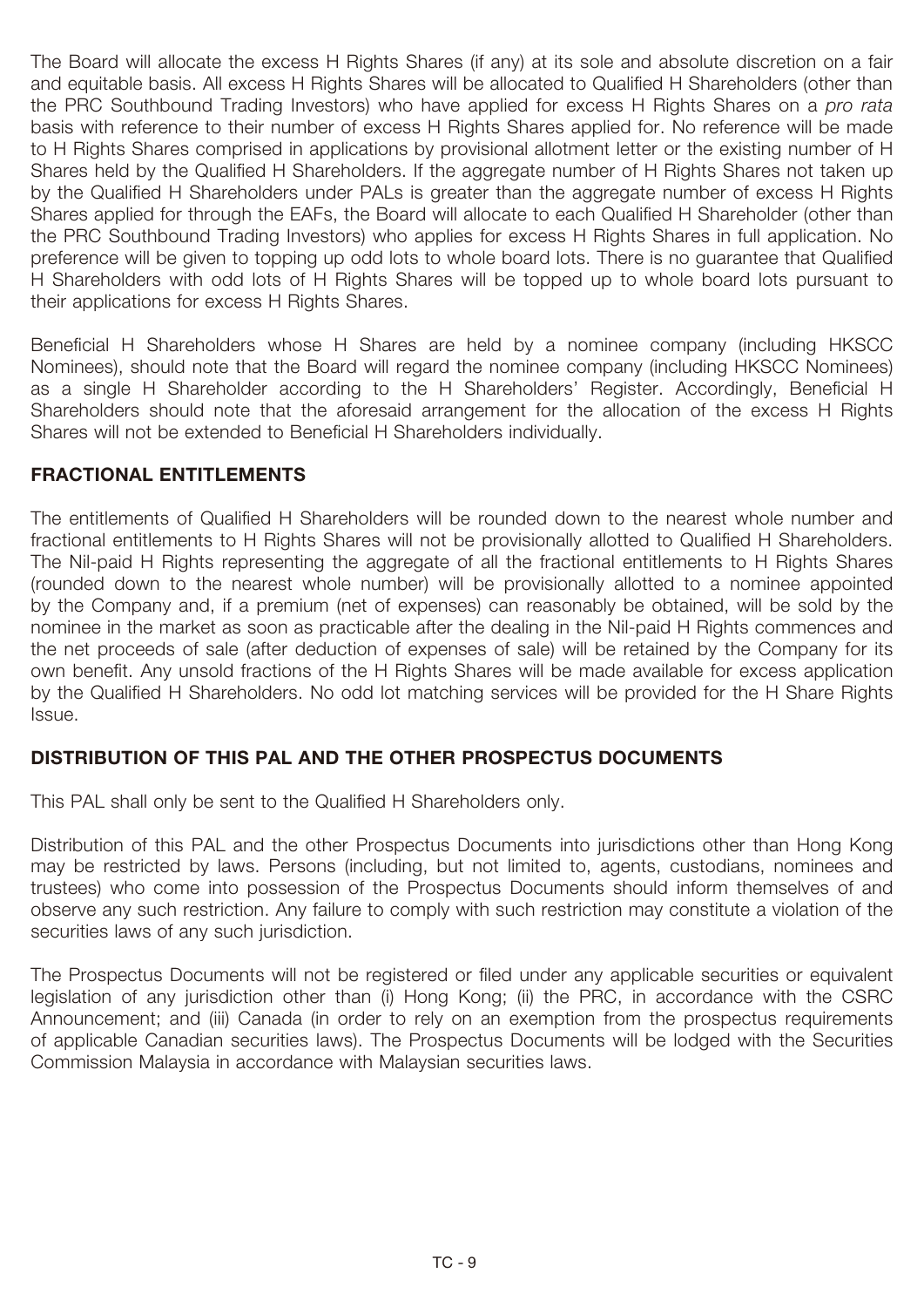董事會將按公平公正基準全權及絕對酌情分配額外H股供股股份(如有)。所有額外H股供股股份將 參照所申請的額外H股供股股份數目按比例分配予已作出申請的合資格H股股東(中國港股通投資 者除外),不會考慮在暫定配額通知書中申請的H股供股股份或合資格H股股東的現有H股持股數 量。倘未獲合資格H股股東透過暫定配額通知書接納之H股供股股份總數多於透過額外申請表格申 請之額外H股供股份總數,則董事會將向每名申請額外H股供股股份之合資格H股股東(中國港股 通投資者除外)悉數分配其申請之額外H股供股股份。概不會優先考慮湊整零碎股至一手完整買賣 軍位,亦不保證擁有零碎H股供股股分之合資格H股股東可根據其額外H股供股股份之申請而湊足 至一手完整買賣單位。

透過代理人公司(包括香港結算代理人)持有H股的實益H股股東務請注意,董事會將根據H股股東 名冊視代理人公司(包括香港結算代理人)為單一H股股東。因此,實益H股股東務須注意,上述分 配額外H股供股股份的安排將不會個別適用於實益H股股東。

#### **零碎配額**

合資格H股股東之配額將向下約整至最接近之整數。H股供股股份之零碎配額將不會暫定配發予合 資格H股股東。待未繳股款H股供股權開始買賣後,相當於H股供股股份所有零碎配額總和(向下約 整至最接近的整數)的未繳股款H股供股權將暫定配發予本公司委任的代名人,且(在扣除開支後 可合理獲得溢價之情況下)將由代名人在可行的情況下盡快在市場出售,出售所得款項淨額(扣除 出售費用)將由本公司撥歸己有。H股供股股份的任何未出售零碎部分將可供合資格H股股東作出 額外申請。本公司概不會就H股供股提供碎股對盤服務。

#### **派發本暫定配額通知書及其他章程文件**

本暫定配額通知書僅向合資格H股股東寄發。

派發本暫定配額通知書及其他章程文件至香港以外的司法權區可能受法律限制。收到章程文件之 任何人士(包括但不限於代理人、託管人、代名人及受託人)須自行了解並且遵守任何該等限制。 未能遵守有關限制可能構成違反任何該等司法權區之證券法例。

除(i)香港;(ii)中國(根據中國證監會公告);及(iii)加拿大(以依賴適用的加拿大證券法的供股章程要 求的豁免)外,章程文件將不會根據任何司法權區的任何適用證券法例或同等法例登記或備案。 章程文件將根據馬來西亞證券法的規定提交馬來西亞證券監督委員會。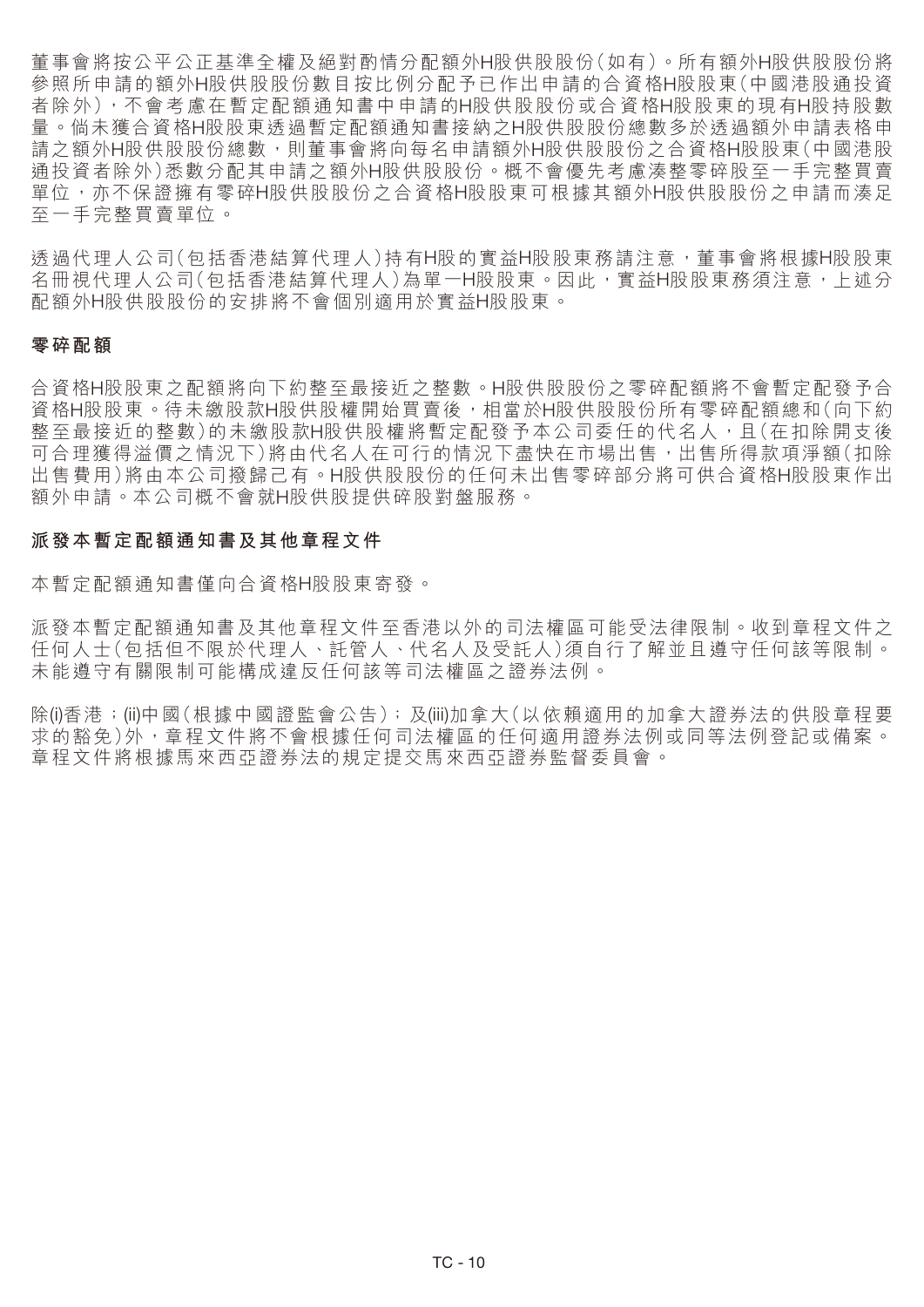## **QUALIFIED H SHAREHOLDERS AND EXCLUDED H SHAREHOLDERS**

To qualify for the H Share Rights Issue and to accept the H Rights Shares provisionally allotted under this PAL, an H Shareholder must have been registered as a member of the Company on Tuesday, 8 February 2022 and not be an Excluded H Shareholder. Excluded H Shareholders are:

- (i) H Shareholders whose name(s) appear in the H Shareholders' Register on Tuesday, 8 February 2022 and whose address(es) as shown in such register is/are in any of the Specified Territories, except for those H Shareholders with addresses in the PRC or the U.S. who fulfil the relevant requirements to the satisfaction of the Company; and
- (ii) any H Shareholders or Beneficial H Shareholders at that time who are otherwise known by the Company to be resident in any of the Specified Territories, except for those H Shareholders or Beneficial H Shareholders with addresses in the PRC or the U.S. who fulfil the relevant requirements to the satisfaction of the Company.

Beneficial H Shareholders may or may not be eligible to take part in the H Share Rights Issue.

Notwithstanding any other provision in the Prospectus Documents, the Company reserves the right to permit any H Shareholder or Beneficial H Shareholder to participate in the H Share Rights Issue and take up his/her/its entitlement to the H Rights Shares if the Company, in its absolute discretion, is satisfied that the offer under the H Share Rights Issue is exempt from or not subject to the legislation or regulations giving rise to the restrictions in questions.

The Company also reserves the right to refuse to accept any application for H Rights Shares where it believes that doing so would violate the applicable securities or other laws or regulations of any jurisdiction.

Receipt of this PAL and/or any other Prospectus Documents or the crediting of H Share Rights Shares in nil-paid form to a stock account in CCASS does not and will not constitute an offer in those jurisdictions in which it would be illegal to make an offer and, in those circumstances, this PAL and/ or any other Prospectus Documents must be treated as sent for information purposes only and should not be copied or redistributed. Persons (including, but not limited to, agents, custodians, nominees and trustees) who receive a copy of this PAL and/or any other Prospectus Documents should not, in connection with the H Share Rights Issue, distribute or send the same in, into or from, or transfer Nilpaid H Rights to any person in, into or from, any of the Specified Territories. If a PAL and/or any other Prospectus Documents or any credits of Nil-paid H Rights to a stock account in CCASS are received by any person in any Specified Territories, or by his/her/its/their agent, custodian, nominee or trustee, he/she/it/they must not seek to take up such Nil-paid H Rights or transfer this PAL or transfer such Nilpaid H Rights in CCASS (if applicable) unless such person is able to demonstrate to the satisfaction of the Company, or the Company determines that such actions would not violate applicable legal or regulatory requirements. Any person (including, but not limited to, agents, custodians, nominees and trustees) who does forward this PAL or any other Prospectus Documents in, into or from any Specified Territories (whether under a contractual or legal obligation or otherwise) should draw the recipient's attention to the contents of this section.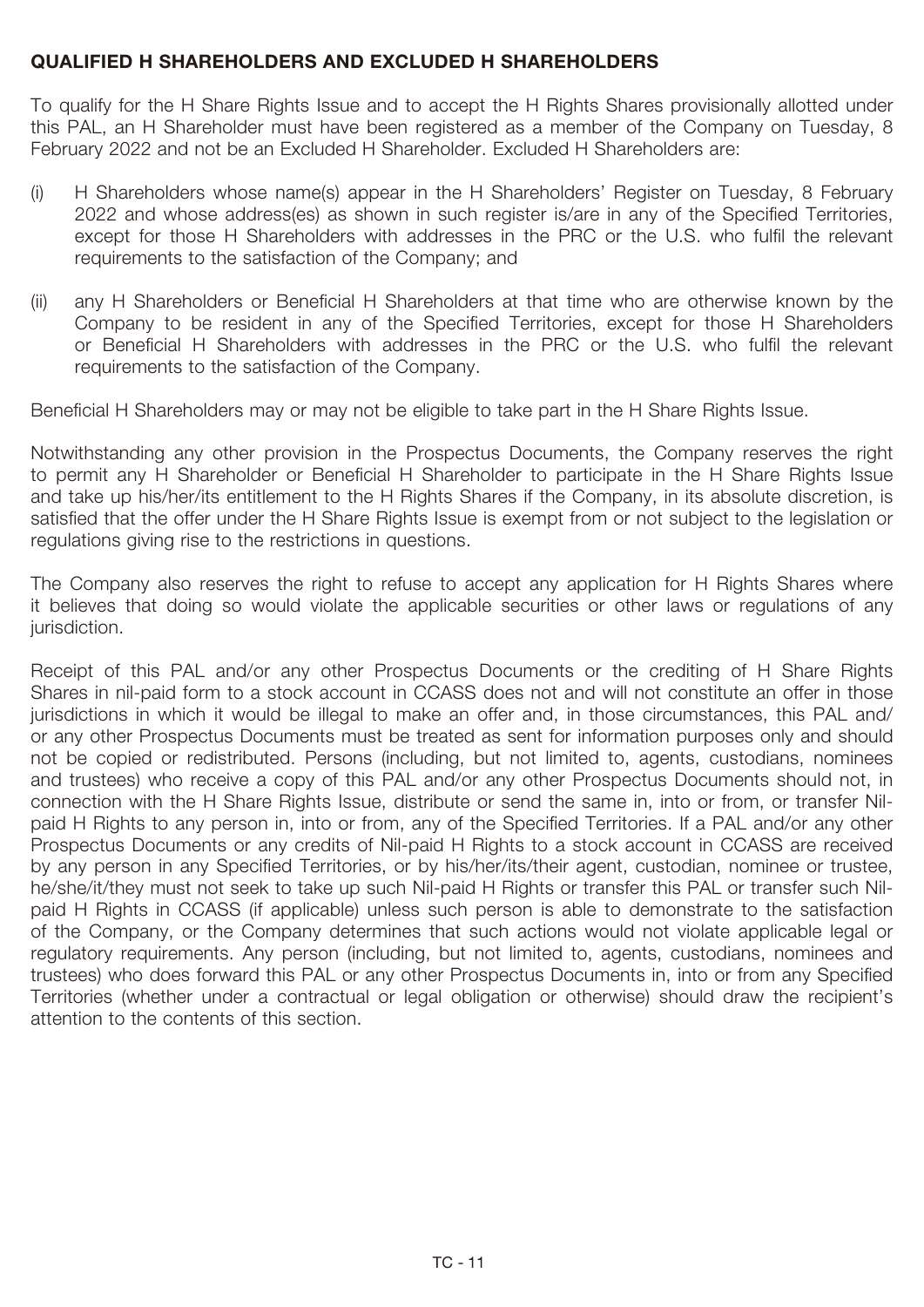### **合資格H股股東及除外H股股東**

為符合資格參與H股供股及接納根據本暫定配額通知書所暫定配發的H股供股股份,H股股東於2022 年2月8日(星期二)須已登記為本公司的股東,且不得為除外H股股東。除外H股股東為:

- (i) 於2022年2月8日(星期二)名列H股股東名冊且於該股東名冊內所示地址位於任何指定地區之 H股股東(惟地址位於中國或美國且本公司信納符合有關規定之H股股東除外);及
- (ii) 當時據本公司另行得悉為任何指定地區居民之任何H股股東或實益H股股東(惟地址位於中國 或美國且本公司信納符合有關規定之H股股東或實益H股股東除外)。

實益H股股東未必符合資格參與H股供股。

儘管章程文件有任何其他規定,倘本公司全權酌情信納根據H股供股提出的要約獲豁免或毋須遵 守引致有關限制之法例或法規之情況下,則本公司保留允許任何H股股東或實益H股股東參與H股 供股及承購其H股供股股份配額的權利。

倘本公司相信接納任何H股供股股份申請會違反任何司法權區的適用證券或其他法律或法規,則 其亦保留拒絕接納有關申請的權利。

收取本暫定配額通知書及╱或任何其他章程文件或將未繳股款H股供股股份存入中央結算系統的 股份賬戶並不會亦將不會構成在提呈要約屬違法的該等司法權區提呈要約,而在該等情況下,本 暫定配額通知書及/或其他章程文件必須被視為僅供參考而發出,且不應複印或轉發。收取本暫 定配額通知書及╱或任何其他章程文件的人士(包括但不限於任何代理人、託管人、代名人及受 託人),不應就H股供股在、向或自任何特定地區分發或寄發有關文件,或將未繳股款H股供股權 轉讓予身在、前往或來自任何特定地區的任何人士。倘於任何特定地區的任何人士或其代理人、 託管人、代名人或受託人收取暫定配額通知書及╱或任何其他章程文件或存入中央結算系統的股 份賬戶的任何未繳股款H股供股權,則其不得尋求接納該等未繳股款H股供股權或轉讓本暫定配額 通知書或轉讓該等在中央結算系統的未繳股款H股供股權(如適用),除非該名人士能向本公司證 明並令其信納或本公司確定該等行動不會違反適用法律或監管規定。在、向或自任何特定地區轉 發本暫定配額通知書或任何其他章程文件的任何人士(包括但不限於代理人、託管人、代名人及 受託人),不論基於合約或法律責任或其他理由,均應提醒收件人注意本節內容。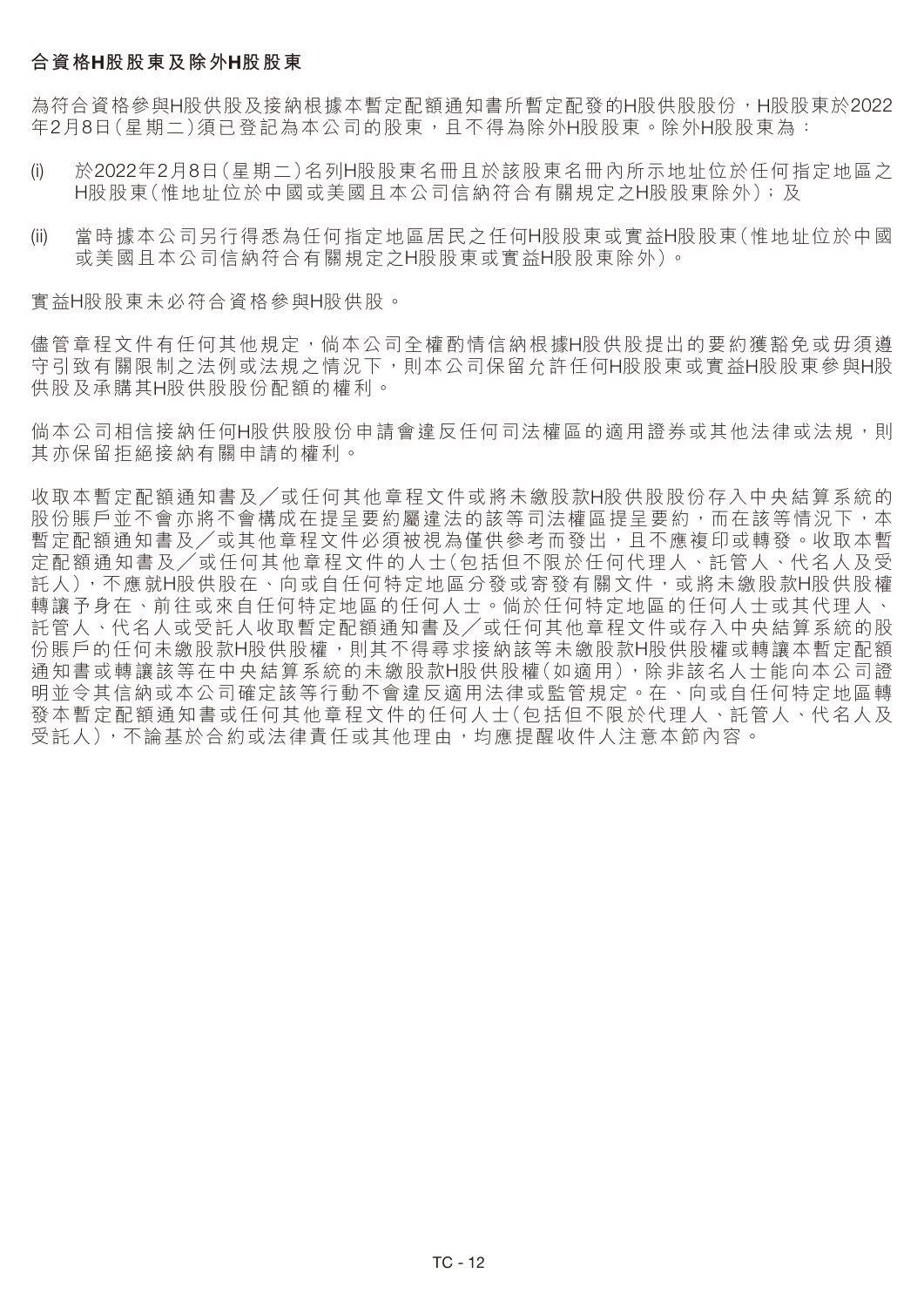# **REPRESENTATIONS AND WARRANTIES**

By completing, signing and submitting this PAL, each subscriber of H Rights Shares being offered and sold outside the United States hereby represents and warrants to the Company and the Underwriters and to any person acting on their behalf, unless in their sole discretion, the Company and the Underwriters waive such requirement expressly in writing that:

- i. he/she/it was an H Shareholder at the H Share Record Date, or he/she/it lawfully acquired or may lawfully acquire the Nil-paid H Rights, directly or indirectly, from such a person;
- ii. he/she/it is not located in any other jurisdiction in which it is unlawful to purchase or take up the Nil-paid H Rights or subscribe for or accept H Rights Shares;
- iii. he/she/it is not resident or located in, or a citizen of, the United States;
- iv. he/she/it is not accepting an offer to purchase or take up the Nil-paid H Rights or subscribe for or accept H Rights Shares on a non-discretionary basis for a person who is resident or located in, or a citizen of, the United States at the time the instruction to accept was given;
- v. he/she/it is not doing so for the account of any person who is located in the United States, unless:
	- a. the instruction to purchase or take up the Nil-paid H Rights or to subscribe for or accept H Rights Shares was received from a person outside the United States; and
	- b. the person giving such instruction has confirmed that he/she/it (x) has the authority to give such instruction and (y) either (A) has investment discretion over such account or (B) is an investment manager or investment company that is acquiring the H Rights Shares in an "offshore transaction" within the meaning of Regulation S under the U.S. Securities Act;
- vi. he/she/it is acquiring the Nil-paid H Rights and/or the H Rights Shares in an "offshore transaction" as defined in Regulation S under the U.S. Securities Act;
- vii. he/she/it has not been offered the H Rights Shares by means of any "directed selling efforts" as defined in Regulation S under the U.S. Securities Act;
- viii. he/she/it is not purchasing or taking up the Nil-paid H Rights or subscribing for or accepting the H Rights Shares with a view to the offer, sale, allotment, take up, exercise, resale, renouncement, pledge, transfer, delivery or distribution, directly or indirectly, of any such Nil-paid H Rights or H Rights Shares into the United States or any other jurisdiction referred to in paragraph (ii) above;
- ix. he/she/it understands that neither the Nil-paid H Rights nor the H Rights Shares have been or will be registered under the U.S. Securities Act or with any securities regulatory authority of any state, territory, or possession of the United States and the Nil-paid H Rights or H Rights Shares are being distributed and offered outside the United States in reliance on Regulation S under the U.S. Securities Act. Consequently, he/she/it understands the Nil-paid H Rights or H Rights Shares may not be offered, sold, pledged or otherwise transferred in or into the United States, except in reliance on an exemption from, or in transactions not subject to, the registration requirements of the U.S. Securities Act.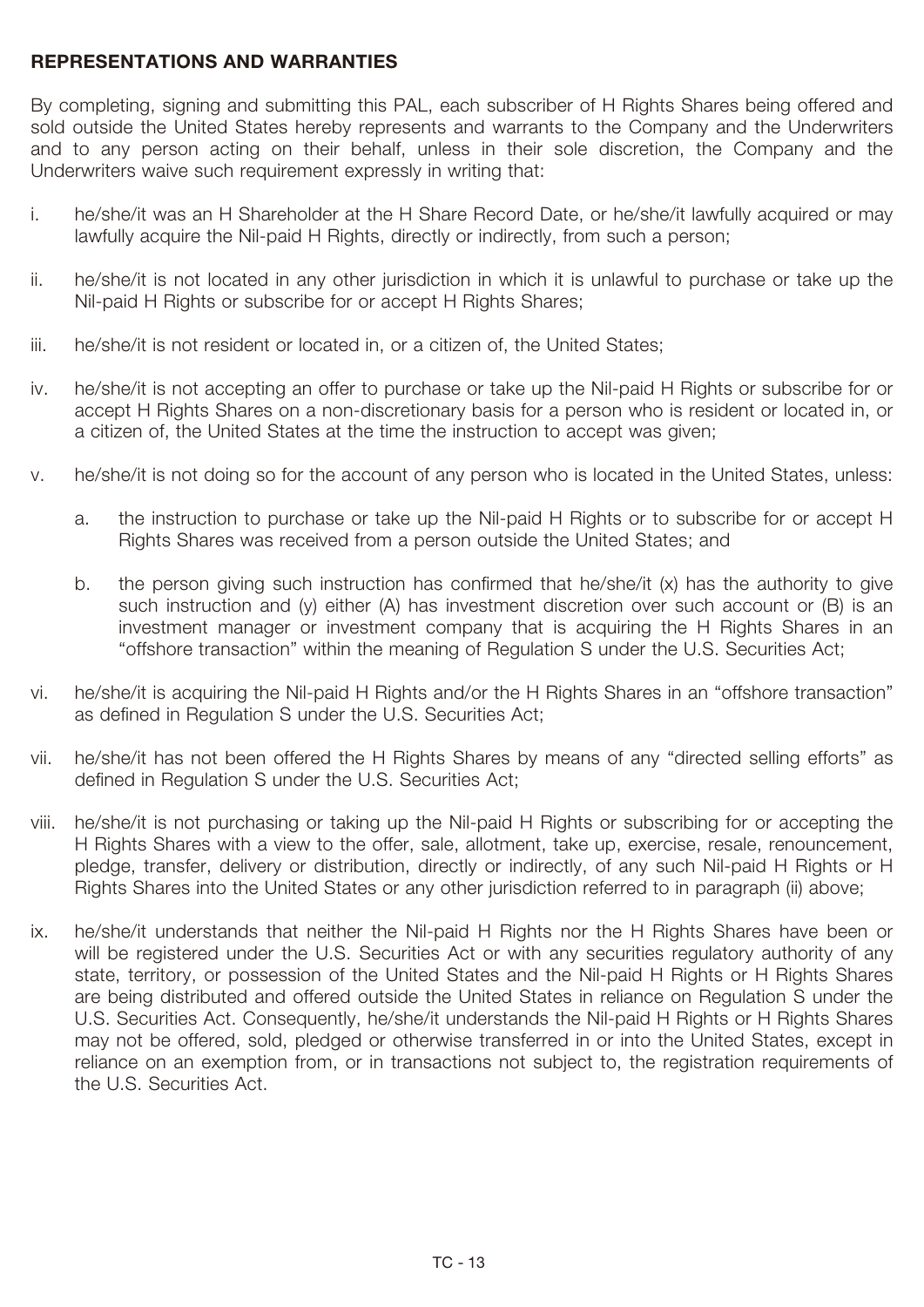#### **聲明及保證**

填妥、簽署及交回本暫定配額通知書,即表示在美國境外提呈發售及出售之H股供股股份之每名 認購人據此向本公司及承銷商及代彼等行事之任何人士作出以下聲明及保證(除非本公司及承銷 商全權酌情決定以書面方式明確豁免有關規定):

- i. 彼於H股股權登記日為H股股東,或彼已合法或可合法直接或間接從有關人士取得未繳股款H 股供股權;
- ii. 彼並非位於購買或接納未繳股款H股供股權或認購或接納H股供股股份即屬違法之任何其他 司法權區內;
- iii. 彼並非居於或身處美國,亦非美國公民;
- iv. 彼並非按非全權委託形式為於發出接納指示時居於或身處美國,或為美國公民之人士代為購 買或接納未繳股款H股供股權或認購或接納H股供股股份之要約;
- v. 彼並非代身處美國之任何人士行事,除非:
	- a. 接到美國以外地區人士之購買或接納未繳股款H股供股權或認購或接納H股供股股份之 指示;及
	- b. 發出該項指示之人士確認彼(x)有權發出該項指示,及(y) (A)對該賬戶擁有投資決定權;或 (B)為以《美國證券法》下的S規例所界定之「離岸交易」方式收購H股供股股份之投資經理 或投資公司;
- vi. 彼乃於《美國證券法》下的S規例所界定之「離岸交易」中收購未繳股款H股供股權及╱或H股供 股股份;
- vii. 彼並非以《美國證券法》下的S規例所界定之任何「定向銷售行動」方式獲提呈發售H股供股股 份;
- viii. 彼購買或接納未繳股款H股供股權或認購或接納H股供股股份之目的並非為直接或間接向美 國或上文第(ii)段所述之任何其他司法權區發售、出售、配發、接納、行使、轉售、放棄、抵 押、轉讓、交付或分派任何該等未繳股款H股供股權或H股供股股份;
- ix. 彼知悉,未繳股款H股供股權及H股供股股份均無亦將不會根據《美國證券法》或在美國任何 州、地區或領地之任何證券監管當局登記,而未繳股款H股供股權或H股供股股份乃依據《美 國證券法》下的S規例在美國境外派發及發售。因此, 彼知悉, 未繳股款H股供股權或H股供股 股份不可在或向美國發售、出售、質押或以其他方式轉讓,惟依據《美國證券法》登記規定之 豁免或在無須遵守《美國證券法》登記規定之交易除外。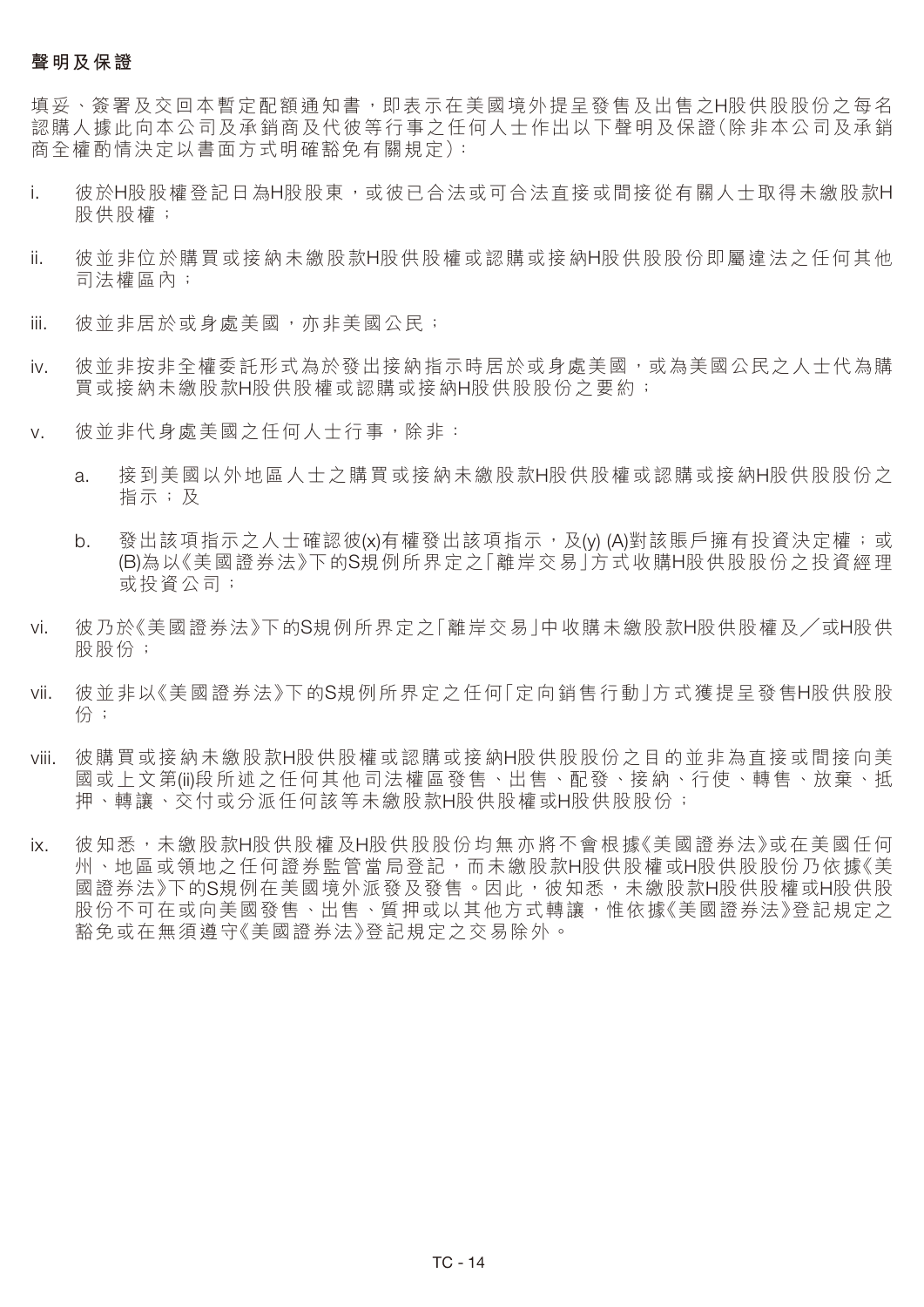For the avoidance of doubt, neither HKSCC nor HKSCC Nominees is subject to any of the representations and warranties above.

# **GENERAL**

Lodgement of this PAL with, where relevant, the form of transfer and nomination purporting to have been signed by the person(s) in whose favour this PAL has been issued, shall be conclusive evidence of the title of the party or parties lodging it to deal with the same and to receive a split PAL and/or the share certificates for the H Rights Shares. Further copies of the Prospectus are available at the H Share Registrar, Computershare Hong Kong Investor Services Limited, at Shops 1712–1716, 17th Floor, Hopewell Centre, 183 Queen's Road East, Wan Chai, Hong Kong.

All documents, including cheques for refund, will be sent by ordinary post or courier at the risk of the relevant applicants or other persons entitled thereto.

This PAL and all acceptances of the offer contained in it shall be governed by and construed in accordance with the laws of Hong Kong. Nil-paid H Rights are expected to be traded in board lots of 500 shares (as the existing H Shares are currently traded on the Hong Kong Stock Exchange in board lots of 500 shares). References in this PAL to time are to Hong Kong time unless otherwise stated.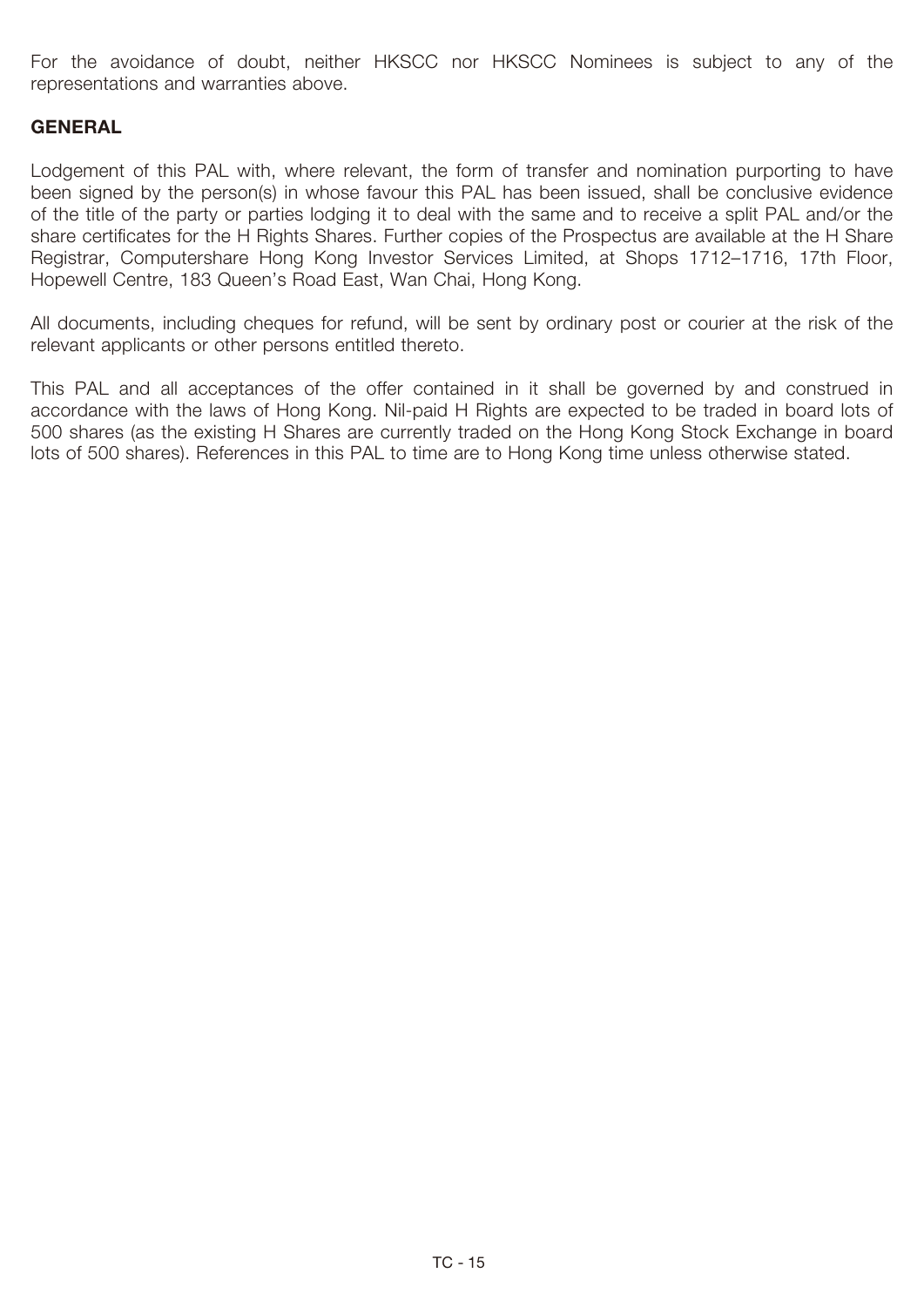為免生疑問,香港結算及香港結算代理人概不會受上述任何聲明及保證所規限。

#### **一般事項**

本暫定配額通知書連同(如相關)由獲發本暫定配額通知書的人士所簽署的轉讓及提名表格一經交 回,即為交回的一名或多名人士有權處理暫定配額通知書及收取分拆的暫定配額通知書及╱或H 股供股股份股票的最終憑證。如需額外的供股章程,可於H股股份過戶登記處香港中央證券登記 有限公司(地址為香港灣仔皇后大道東183號合和中心17樓1712至1716號舖)索取。

所有文件(包括退款支票)將以平郵或速遞方式寄予相關申請人或其他應得的人士,郵誤風險概由 彼等自行承擔。

本暫定配額通知書及接納其中所載的所有要約均須受香港法例管轄及按香港法例詮釋。預期未繳 股款H股供股權將以500股之每手買賣單位進行買賣(現有H股目前以500股之每手買賣單位在香港 聯交所進行買賣)。除另有說明者外,本暫定配額通知書內所提及的時間均為香港時間。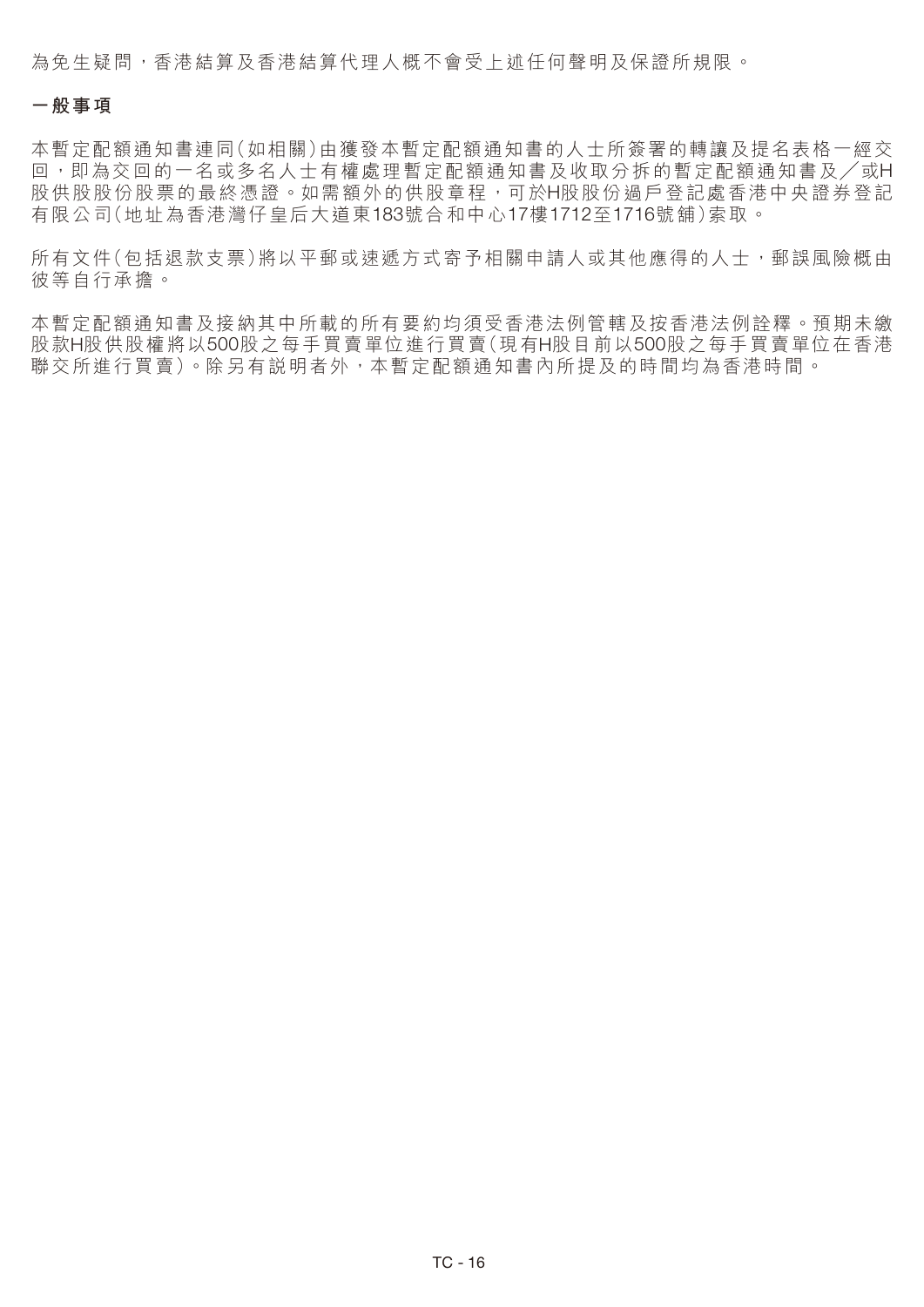By completing, signing and submitting this PAL, you agree to disclose to the Company and/or its H Share Registrar and their respective advisers and agents personal data and any information which they require about you or the person(s) for whose benefit you have made the acceptance of the provisional allotment of H Rights Shares. The Personal Data (Privacy) Ordinance (Chapter 486 of the Laws of Hong Kong) provides the holders of securities with rights to ascertain whether the Company or its H Share Registrar hold their personal data, to obtain a copy of that data, and to correct any data that is inaccurate. In accordance with the Personal Data (Privacy) Ordinance (Chapter 486 of the Laws of Hong Kong), the Company and its H share Registrar have the right to charge a reasonable fee for the processing of any data access request. All requests for access to data or correction of data or for information regarding policies and practices and the kinds of data held should be addressed to the Company, at its principal place of business in Hong Kong at 26/F, CITIC Tower, 1 Tim Mei Avenue, Central, Hong Kong or as notified from time to time in accordance with applicable law, for the attention of the Company Secretary or (as the case may be) the H share Registrar.

> By order of the Board of **CITIC Securities Company Limited ZHANG Youjun** *Chairman*